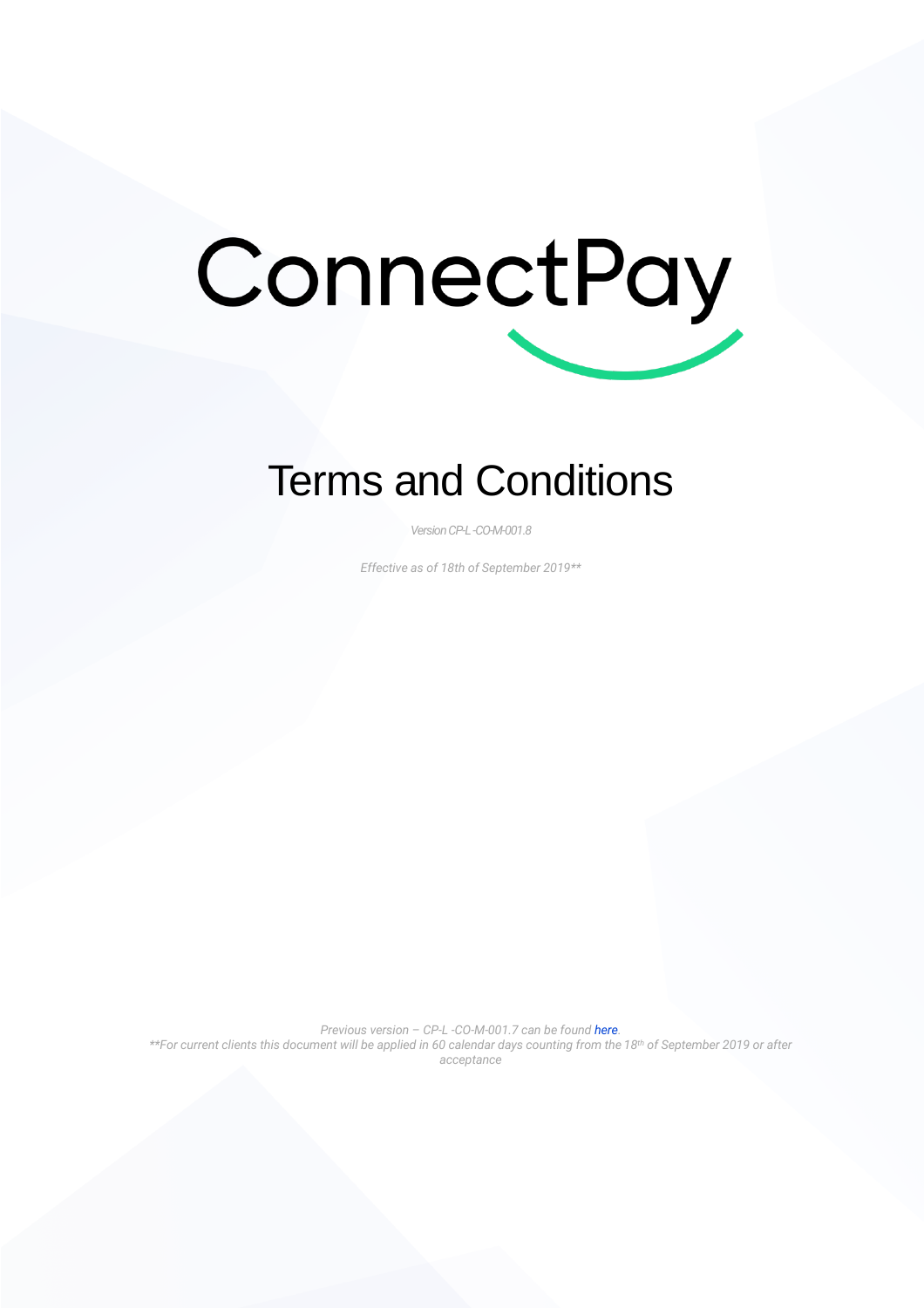

## **1. General Provisions**

- 1.1. The relationship between ConnectPay and Customer shall be regulated by these terms and conditions on provision of Services of ConnectPay (hereinafter referred to as the "Terms and Conditions"), the rules and laws and other legal acts of the Republic of Lithuania as well as the principles of reasonableness, justice and good faith. The Terms and Conditions shall be applicable to Customers and Users irrespective of the Services of ConnectPay used by the Customer or User. Terms and Conditions incorporate Service Agreements, Privacy Policy, Price List, Payment Guidelines and Acceptable Use Policy.
- 1.2. The Customer confirms that they have carefully studied Price List, Payment Guidelines and other related ConnectPay documents that are applied and relevant to the Customer.
- 1.3. General Transaction limits are specified in the Price List, Payment Guidelines or other documents (e. g., requests, applications, questionnaires) and set by default. Maximum allowed Transaction limit can be established by the Customer. Limits exceeding Maximum allowed Transaction Limit is separate service provided at the Customers' request and the risk of the Customer may applied, when Customer asks to initiate Payment orders, which exceeds the Maximum allowed limits, specified in the Price List, Payment Guidelines or other documents.
- 1.4. These Terms and Conditions shall be an important document which must be thoroughly examined by the Customer or User before submitting an application for opening a ConnectPay Account and using other Services provided by ConnectPay. Please carefully read these Terms and Conditions on provision of Services before accepting them.
- 1.5. In case of conflict the provisions of the Service Agreements whereby the Customer or User and ConnectPay agree on the use of the respective Services set out in the Service Agreements shall take precedence over the provisions of the Terms and Conditions if it was separately agreed in the Service Agreements, otherwise if there is a conflict between the Service Agreements and the Terms and Conditions, the Terms and Conditions shall prevail. If the identity of the Customer or User must be additionally authenticated for provision of newly chosen Services and additional documents must be provided, the newly chosen Services shall be provided to the Customer or User only upon performance of the actions specified by ConnectPay and signature of the respective Service Agreements by the Customer or User.
- 1.6. The Terms and Conditions shall come into force after the Customer or User electronically expresses his consent to comply with them or otherwise indicate agreement and shall be valid for an indefinite period.
- 1.7. Customer and User acknowledges and agrees that English language will be acceptable language of communication between Customer or User and ConnectPay. In case Customer or User does not understand any part of Terms and Conditions, Service Agreements and other agreements governing provision of Services, Customer or User must inform ConnectPay before expressing consent with aforementioned documents.

#### **2. Key Definitions Used in the Agreement**

- 2.1. "Acceptable Use Policy" shall mean acceptable use policy which can be found on ConnectPay Website.
- 2.2. "Personal Data" shall mean any information relating to a natural person (data subject) who is known or who can be identified directly or indirectly by reference to such data as a personal identification number or one or more factors specific to his physical, physiological, mental, economic, cultural or social identity.
- 2.3. "Privacy Policy" means privacy policy which can be found on ConnectPay Website.
- 2.4. ''Fees" shall mean fees set out in Price List for Services of ConnectPay payable by Customer.
- 2.5. "Price List" shall mean Price List document where the Fees are set for Services of ConnectPay payable by Customer. Price List can be found on ConnectPay Webpage or can be agreed upon by Customer and ConnectPay individually. "Business Day" shall mean any day set by ConnectPay on which ConnectPay provides services. ConnectPay shall be entitled to set different ConnectPay Business Days for provision of different services.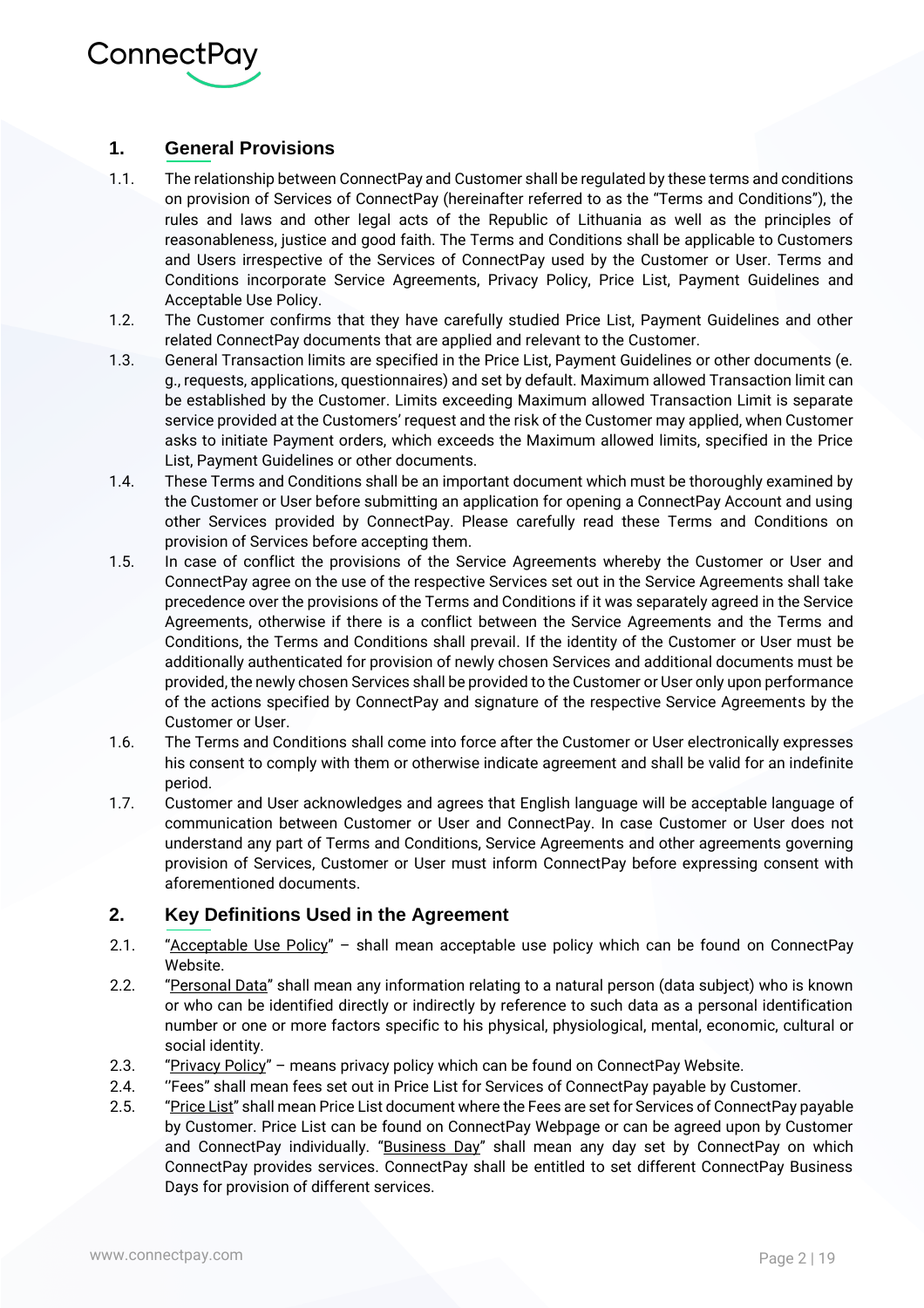

- 2.6. "Electronic Money" shall mean money transferred to ConnectPay Account and kept in it, intended for performance of the Payment Transactions through the System.
- 2.7. "ConnectPay" shall mean UAB "ConnectPay", legal entity registration number 304696889; registration address and address for correspondence Gedimino ave. 20, Vilnius, Lithuania; holding licence of the electronic money institution no. 24 issued on 16<sup>th</sup> January 2018, issued by the licensing and supervisory institution is the [Bank of Lithuania,](http://www.lb.lt/) www.lb.lt; data on ConnectPay is accumulated and stored in the Register of Legal Entities of the Republic of Lithuania.
- 2.8. "Party" shall mean ConnectPay or the Customer, or User.
- 2.9. "Customer" shall mean a natural or legal person using the Services of ConnectPay and, with necessary changes having been made, representative of such person.
- 2.10. "User" shall mean a natural person who is operating under the Service Agreements, or any third party using ConnectPay Webpage or other means of communication with ConnectPay.
- 2.11. "Consumer" shall mean a natural person who is operating under the Service Agreements and does not pursue aims which are not consistent with the business, commercial, or professional activity of this person.
- 2.12. "Payer" shall mean a natural or legal person who has an Account and allows to execute a Payment Order from the Account.
- 2.13. "Payee" shall mean a natural or legal person which in the Payment Order is indicated as the recipient of funds of the Payment Transaction.
- 2.14. "Payment Order" shall mean an order from the Payer or the Payee to ConnectPay to execute a Payment Transaction.
- 2.15. "Payment Transaction" shall mean a crediting of incoming payments or credit transfers of money initiated by the Payer or the Payee.
- 2.16. "Payment Guidelines" shall mean payment guidelines document on ConnectPay Website.
- 2.17. "Payment Service" shall mean the payment services provided by ConnectPay as defined in the licence of the electronic money institution issued to ConnectPay: all transactions related to keeping of the payment account; Payment Transactions including a transfer of money in the payment account opened in the institution of the payment service provider of the user of the payment services or in another payment institution; Payment Transactions where money is given to the user of payment services under a credit line; credit transfers including periodic transfers; other payment services as may be included in the licence.
- 2.18. ''KYC'' shall mean Know your customer the process of a business verifying the identity of its clients and assessing their suitability, along with the potential risks of illegal intentions towards the business relationship.
- 2.19. ''AML'' shall mean Anti money laundering which refers to a set of laws, regulations, and procedures intended to prevent criminals from disguising illegally obtained funds as legitimate income.
- 2.20. ''CFT'' shall mean Combating the Financing of Terrorism which involves investigating, analyzing, deterring and preventing sources of funding for activities intended to achieve political, religious or ideological goals through violence and the threat of violence against civilians.
- 2.21. "Service" shall mean the specific service on which ConnectPay and the Customer or User have agreed by signing the Service Agreements, including Payment Service.
- 2.22. "Service Agreement" shall mean an agreement on provision of the Services between ConnectPay and the Customer or User, including Agreement for IBAN Account, Agreement for Online Banking and other agreements for provision of separate services provided by ConnectPay and any other transaction on the basis of which the relationship between ConnectPay and the Customer or User has arisen, changed or expired, which establishes the terms and conditions of provision Services and is integral part of Terms and Conditions (irrespective of whether this is established in the specific agreements).
- 2.23. "ConnectPay Account" or "Account" shall mean an account opened in the System in the name of the Customer and used to perform Payment Transactions or use other Services.
- 2.24. "User Account" shall mean the result of the registration in the System during which the data of a person is recorded, the System username is assigned to him and his rights in the System are defined. User Account is used to access Accounts and use Services.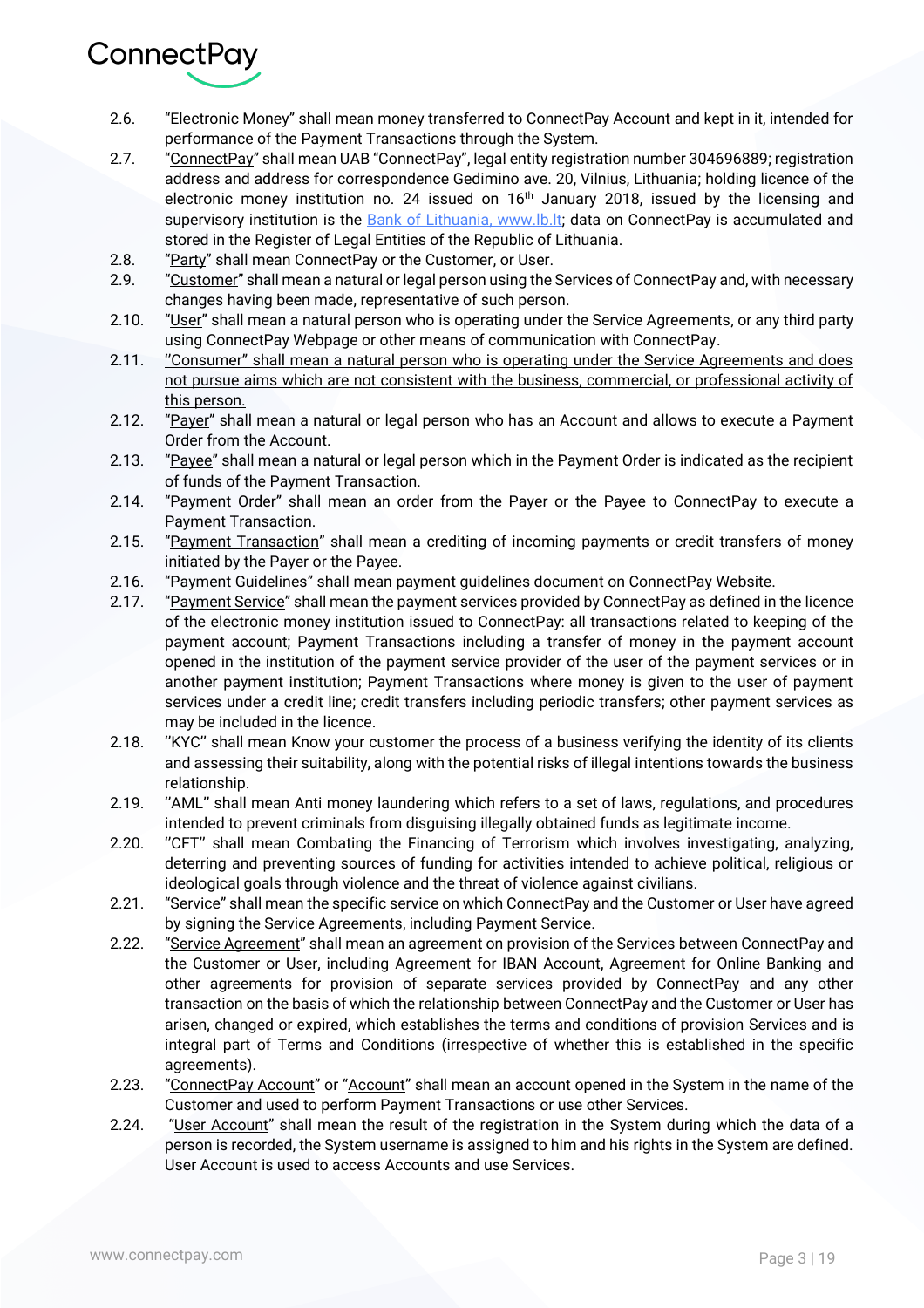

- 2.25. "System" shall mean a software solution enabling the User to provide orders to ConnectPay by electronic computerised communication means, thus managing the funds in the Account and exchanging information with ConnectPay.
- 2.26. "Consent" shall mean the Payer's consent to perform the Payment Transaction.
- 2.27. "Identification" shall mean identification and verification of the identity of the Customer, User or related person in accordance with the procedure established by ConnectPay.
- 2.28. "Identity Authentication Measures" shall mean the signature, electronic signature of the User or Customer, personal identification number assigned (issued) to the Customer or User, the e-mail and telephone number of the Customer or User or other means (passwords, codes, keys etc.) used for validation of the identity of the User or Customer in the manner agreed by ConnectPay and the User or Customer and authorisation of the Payment Transactions.
- 2.29. "Password (Passwords)" shall mean any code of the Customer or User created in the System or a code provided to the Customer or User by ConnectPay for the access to the User Account and/or ConnectPay Account or initiation and management of separate Services provided by ConnectPay and/or initiation, authorisation, execution, confirmation and receipt of the Payment Transactions.
- 2.30. "Unique identifier" shall mean a combination of letters, numbers or symbols specified to Customer or User by ConnectPay and to be provided by the Customer or User to identify unambiguously another payment service user and/or the payment account of that other payment service user for a Payment Transaction.
- 2.31. "Statement of Account" shall mean a document drawn up and provided by ConnectPay stating information on the Payment Transactions carried out in the Account during the respective period.
- 2.32. "Acceptable Language" shall mean the English or Lithuanian language.
- 2.33. "Connect Pay Website" shall mean the website at www.connect pay.com.

#### **3. Establishment of Business Relationship and Identification**

- 3.1. In order to start using the Services of ConnectPay, an application for opening of an Account, User Account or other Services, the required documents and information shall be submitted to ConnectPay and Identification shall be carried out as required by ConnectPay.
- 3.2. ConnectPay may require Identification of User, Customer, representatives, directors, shareholders, beneficial owners of the Customer, cardholders, agents, intermediaries or other persons related to provision of Services. By agreeing to these Terms and Conditions Customer and User agree to Identification of these persons. ConnectPay shall be entitled to request that to carry out Identification repeatedly where Identification has been already carried out.
- 3.3. The Customer or User shall agree that for the purposes of Identification ConnectPay shall be entitled to use the services of third party providers.
- 3.4. ConnectPay shall be entitled to dismiss an application of a Customer, User or related persons, without specifying any reasons; nevertheless, such dismissal must always be justified by substantive reasons which may be not disclosed by ConnectPay.
- 3.5. Only full, correct and precise data shall be provided in the application and later, when changing or adding data.
- 3.6. Customer or User undertakes to, if provided information changes, notify ConnectPay immediately. Customer or User shall bear any losses that occur due to the submission of invalid, incorrect or inaccurate Information.
- 3.7. When requested and under procedure provided by ConnectPay, the Customer or User shall confirm the User Account, provision of the new Service or a part of the Service, carry out Identification so that ConnectPay could commence or continue provision of the Services.
- 3.8. ConnectPay shall be entitled to request documents and/or relevant information on or related to the Customer or User which is required for Identification or proper provision of the Services of ConnectPay. The Customer or User shall agree to provide all necessary information as required by ConnectPay, data and documents required for Identification, establishment of the origin of the funds or assets and Customer's business activities.
- 3.9. ConnectPay shall reserve the right to obtain or verify information, data or documents on the Customer, User or related persons for the purpose of provision of Services by itself or using services of third parties. Customer and User by agreeing to Terms and Conditions confirm that Customer, User and all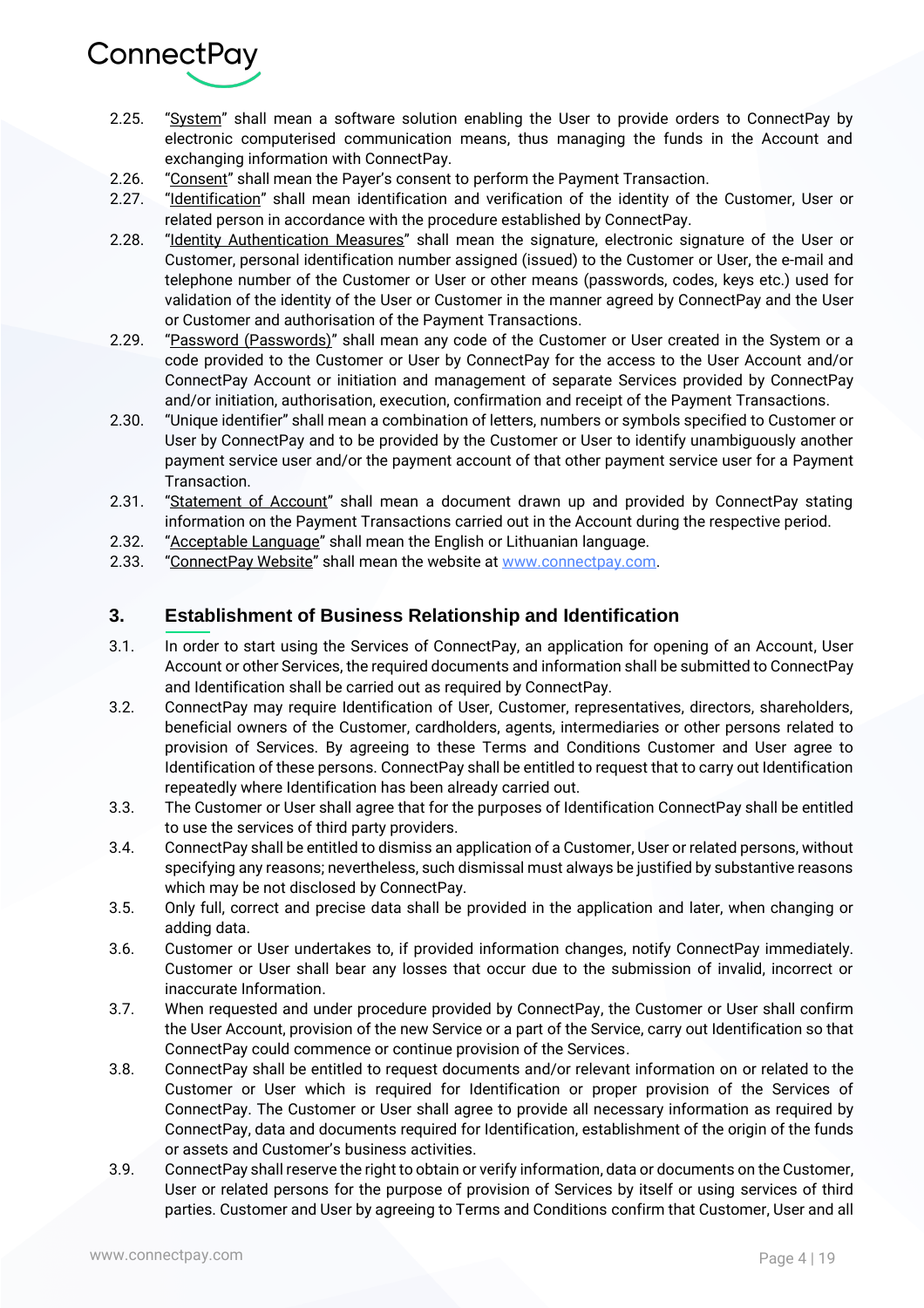

related persons consent to ConnectPay or a third party on ConnectPay's behalf carrying out such verifications. ConnectPay shall reserve the right to close or restrict the Customer's Account if the Customer or User does not satisfy the requirements set forth or ConnectPay cannot verify the authenticity of information, data or documents provided for the purposes of identification of the Customer, User related persons.

- 3.10. ConnectPay shall establish the identity as follows:
	- 3.10.1. In the case of a natural person, according to valid identity document with a photograph, signature, name and surname, personal identification number and/or date of birth (if available, personal identification number or any other unique sequence of symbols assigned to the person intended for the identification of the person), number of the document, citizenship and other data evidencing the identity of the Customer or User as requested by ConnectPay;
	- 3.10.2. In the case of a legal person, according to the documents of incorporation, an extract from the register of legal entities stating its name, legal form, place of registration and registered office, legal entity identification number (legal entity registration number or another code assigned in the register of legal entities), the law applicable to the legal person and according to other documents and data supporting the identity of the legal person as requested by ConnectPay;
	- 3.10.3. In cases where the Customer or User requests for information on his User Account and/or the funds in the Account or performed Payment Transactions, entered into contracts or other Services received to be received by phone or e-mail, Customer or User is authenticated according to the Customer's or User's personal identity data indicated in the Service Agreements, the details of such agreements, the Identity Authentication Measures, Passwords or according to other data known to both Parties;
	- 3.10.4. In case where the Customer or User uses the System, his identity shall be established, and the Customer's Payment Order shall be approved according to the Identity Authentication Measures issued by ConnectPay and/or known only to ConnectPay and the Customer or User.
- 3.11. ConnectPay shall be entitled to refuse to accept from the Customer or User any personal identity documents which, in the opinion of ConnectPay, are easy to forge or documents which do not contain sufficient data for Identification of the person.
- 3.12. A legal representative of the Customer having appropriate powers shall be entitled to enter into transactions in the name of the Customer using the funds and other assets held at ConnectPay, use, operate and dispose of such assets without the participation of the Customer. The legal person shall carry out all actions through its manager or other duly authorized representatives. Authorised representative of the Customer shall be User and manage all matters related to Customer using User Account or other means as agreed upon with ConnectPay.
- 3.13. The Customer's representative, who is a User, shall be entitled to represent the Customer if the representative provides ConnectPay with a document evidencing the granted powers (contract, power of attorney etc.). The document evidencing the powers shall meet the requirements of form and content set by ConnectPay.
- 3.14. ConnectPay shall be entitled to request that the Customer, i.e. a natural person, carried out the actions by himself and not through his representative. Such requirement of ConnectPay may be set for substantive reasons with to protect the legitimate interests of the Customer and/or ConnectPay.
- 3.15. ConnectPay shall accept only such documents evidencing the powers of the Customer's representatives submitted to it which clearly and unequivocally specify the Customer, the Customer's representative and the powers conferred upon the Customer's representative. ConnectPay shall be entitled to refuse to accept the documents not meeting the conditions set out in this paragraph.
- 3.16. ConnectPay shall be entitled not to satisfy the requests of the Customer's representative and/or not to execute the Payment Orders on a temporary basis with a view to verifying the documents evidencing the powers of the Customer's representative.
- 3.17. For the purposes of fulfilment of its duty of Identification of the beneficiary, ConnectPay shall be entitled to request the Customer to provide a valid list of shareholders of the legal person and other legal persons in ownership structure, information on the management structure, other documents. When providing the aforementioned documents the Customer shall certify that they are relevant and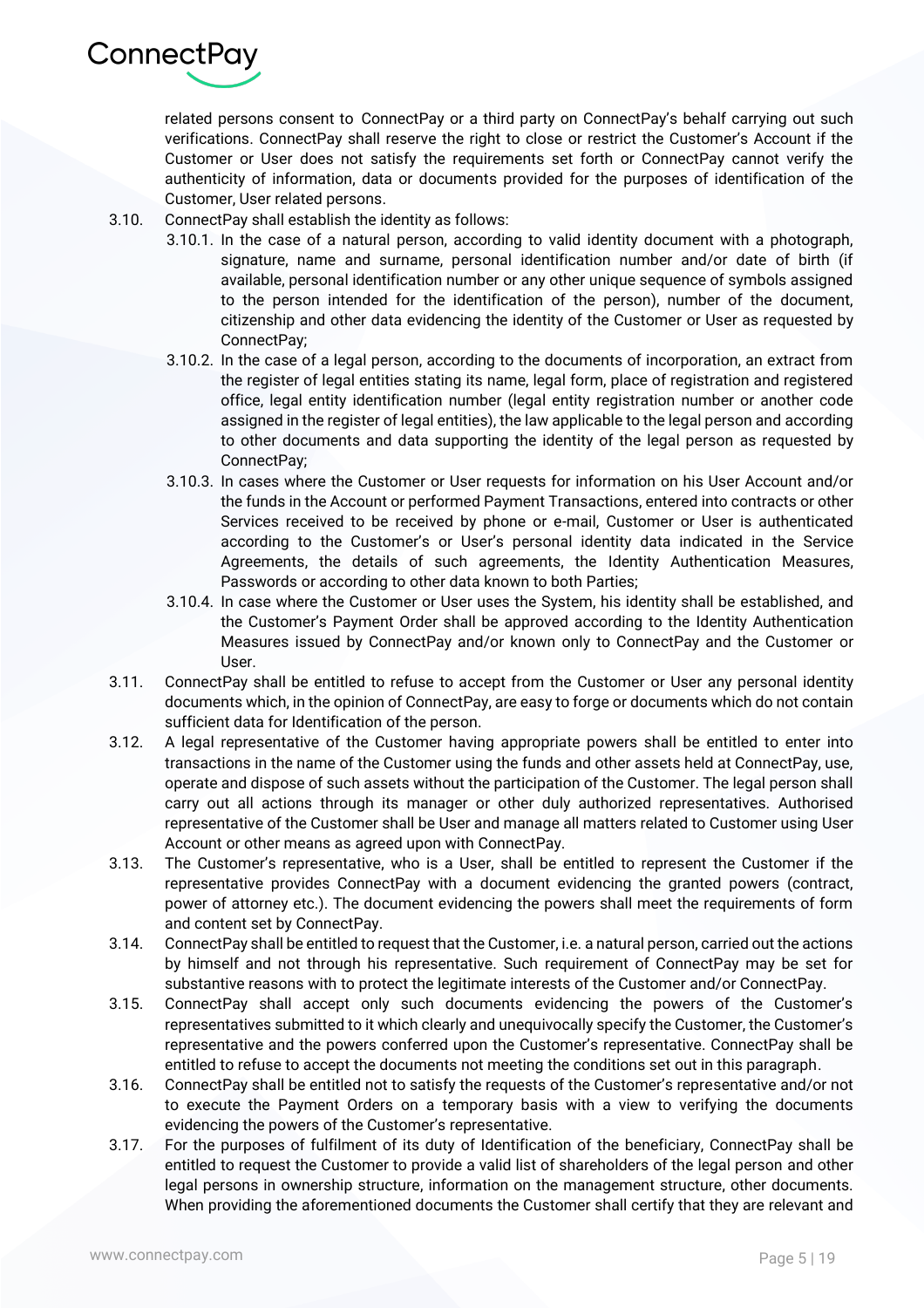

accurate and if the specified shareholders hold shares not in their own name, but in the name of third parties (and if so, the aforementioned circumstances must be additionally indicated specifying the third parties who hold the shares or exercise control). ConnectPay shall be entitled to take additional verification procedures to further verify the validity of provided information.

- 3.18. ConnectPay shall have the right to request from the Customer or User additional information and/or documents related to the Customer or User or the operations performed by Customer, and to request the Customer or User to fill in and periodically update the application (Know Your Customer Questionnaire). All documents and information shall be drawn up and provided at the expense of the Customer or User. If the Customer fails to provide additional information and/or documents within the time limit specified by ConnectPay, ConnectPay shall be entitled to fully or partially suspend provision of the Services provided to the Customer.
- 3.19. ConnectPay shall have the right to request and Customer or User agrees to provide evidence of AML/CFT procedures and their clients related information (identification information, KYC information and other) upon request within 2 business days.

#### **4. Signature**

- 4.1. The Service Agreements concluded in the name of the Customer or User, the requests, Payment Orders and other documents submitted by the Customer shall be signed by the Customer or User, endorsed with a seal if the Customer (legal person) must have the seal.
- 4.2. ConnectPay shall be entitled to request that the Customer or User signed the documents in the presence of an employee of ConnectPay. In cases where the documents are not signed in the presence of an employee of ConnectPay, ConnectPay shall be entitled to request that the signatures of the Customer or his representative in the document were attested by a notary and otherwise properly certified.
- 4.3. The Customer or User shall agree that the Identity Authentication Measures specified and verified at the moment of Identification (e-mail address, telephone number etc.) may be separately and collectively used for signature of the Service Agreements and other documents between the Customer or User and ConnectPay.
- 4.4. Where the Customer or User uses System, electronic channels and/or other payment instruments, the information, requests, applications, Service Agreements and other agreements, Payment Orders, other different documents which are provided by the Customer or User to ConnectPay are to be endorsed by one or several Identity Authentication Measures identifying the Customer or User specified by ConnectPay. The documents and Payment Order endorsed by the Identity Authentication Measures shall be deemed to be of the same legal force as the documents bearing a hand-written signature and, in case of legal persons, as the Customer's documents endorsed by the seal and shall be accepted as means of evidence in adjudication of disputes between ConnectPay and the Customer before courts and other institutions.
- 4.5. Documents, information, Payment Orders provided through the System shall be deemed to be equivalent to the documents, information, Payment Orders signed by the Customer or User in terms of their legal force.

#### **5. Requirements for Provided Documents**

- 5.1. For the purposes of conclusion, performance and termination of Service Agreements, the Customer or User shall be obliged to submit the original documents or copies of the documents specified by ConnectPay certified by a notary unless otherwise specified by ConnectPay.
- 5.2. In case of Identification in a remote manner, the authenticity of the documents submitted by the Customer or User electronically shall be verified. Documents at the request of ConnectPay may be verified when ConnectPay attests authenticity of the documents on the basis of the received original documents or copies of the certified documents submitted by the Customer or User, or when ConnectPay itself or using services of third parties obtain such documents from reliable sources where data obtained correspond to the data in the documents submitted by the Customer.
- 5.3. ConnectPay shall assume that the documents submitted by the Customer or User are authentic, true, valid and correct. If ConnectPay have reasonable doubts about the authenticity or correctness of the documents provided by the Customer (for example, the Customer furnishes ConnectPay with documents not meeting the requirements established in the legal acts and/or by ConnectPay),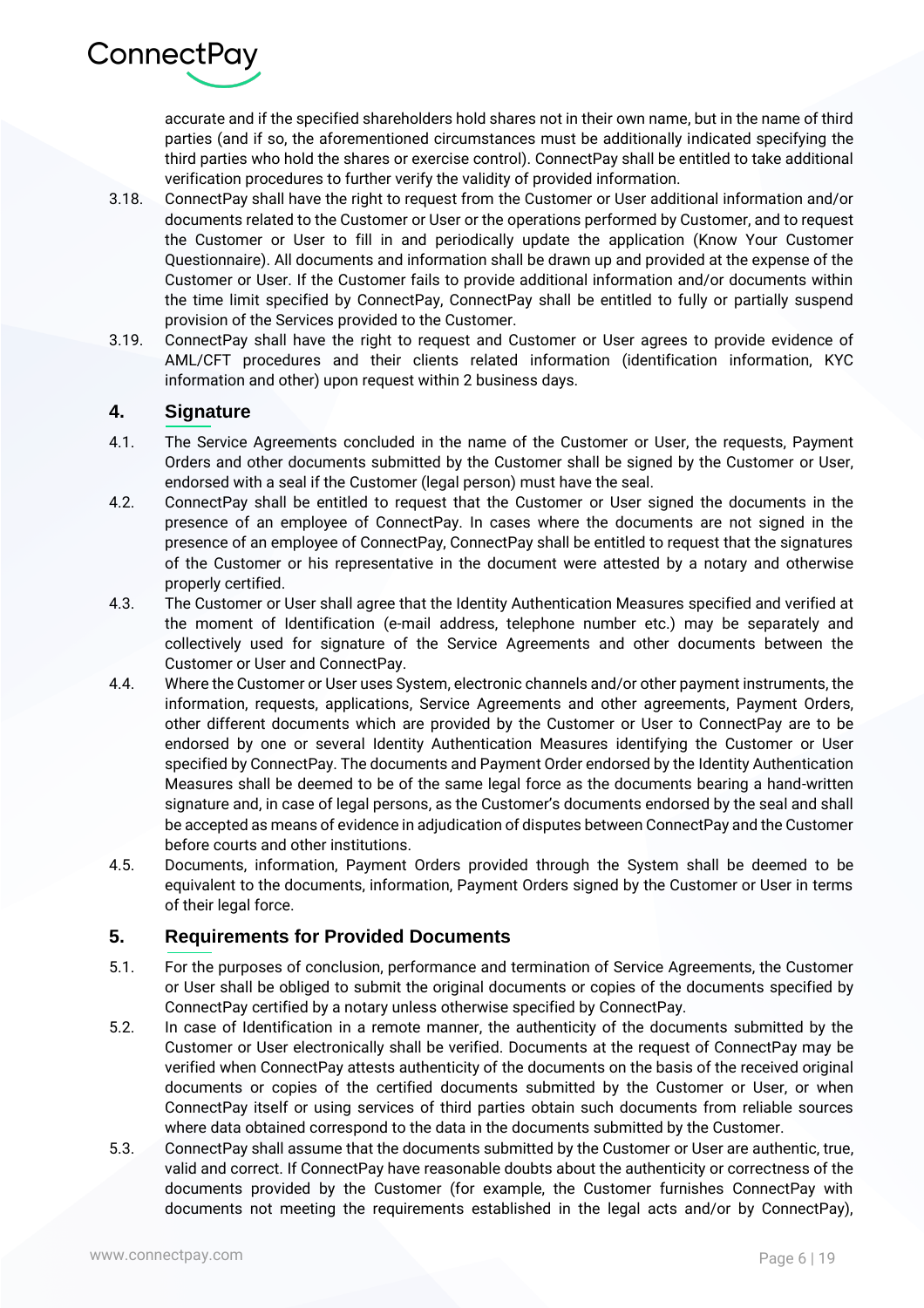ConnectPay shall be entitled not to fulfil the requests/orders provided by the Customer or User and/or request that the Customer or User provide additional documents.

- 5.4. If the documents provided to ConnectPay are executed in other jurisdiction than that of licence of ConnectPay, i.e. Republic of Lithuania, ConnectPay shall be entitled to request that they were certified by Apostille or legalised under the procedure established by ConnectPay, except for the cases where the international treaties concluded between the Republic of Lithuania and the respective foreign country provide for otherwise.
- 5.5. The documents provided by ConnectPay shall be drawn up in the Acceptable Language or other language if agreed by Parties. If the documents provided to ConnectPay are drawn up in a foreign language, ConnectPay shall be entitled to request that they were translated into the Acceptable Language and/or another language agreed between Parties, the translation to be signed by the translator and the authenticity of the signature to be attested by a notary.
- 5.6. Having accepted the documents drawn up not in an Acceptable Language from the Customer or User, if necessary, ConnectPay shall be entitled to organise translation of the documents into the Acceptable Language and the Customer or User must indemnify ConnectPay against the incurred costs.
- 5.7. All costs of drawing up, delivery, approval and translation of the Customer's or User's documents provided to ConnectPay shall be borne by the Customer or User.
- 5.8. ConnectPay shall be entitled to keep and store the copies of the documents provided by the Customer or User and, if possible, the original documents provided by the Customer or User. If ConnectPay is unable to keep the original or copies of the documents provided by the Customer or User, ConnectPay shall be entitled to make and store copies of the documents provided to it.

#### **6. Online Provision of Electronic Services**

ConnectPay

- 6.1. The User, who is Customer or whose power to represent Customer is verified, shall be enabled to place Payment Orders by electronic computerised communication tools and, thus, manage the funds in the Account of the Customer; to this end, the User Account shall be created for the User in the System.
- 6.2. Only User for whom the User Account was created can hold and operate the User Account, i.e. only the User shall be entitled to login to User Account. When ConnectPay registers the User in the System and creates the User Account, ConnectPay Account which is operated in accordance with the principle described in Section 8 and Section 9 hereof may be assigned to User.
- 6.3. The User Account shall be created only for a natural person. If User is planning to use the System as a representative of a legal person, the User shall certify that he is a duly authorised representative of the legal person.
- 6.4. The User shall be prohibited from having more than one User Account in the System, providing false data as a result of which one more User Account may be created and allowing third persons to use User Account. If the User provides false data, he shall be obliged to correct it and if due to inaccurate data the User has created several User Accounts, he shall inform ConnectPay thereof so that the created User Accounts are cancelled. In case of a breach of this provision, the User Accounts and associated Accounts can be blocked or closed, illegal operations can be recognized false and data, may be reported to law enforcement institutions.

#### **7. Price of the Services and Settlement Procedure**

- 7.1. Fees for Services shall be available on ConnectPay Website or agreed upon by Customer and ConnectPay individually, in which case Customer shall be provided with information on applicable Fees. The Customer shall certify that he has carefully familiarized himself with the Fees of Services applicable to the Customer and relevant to him. Fees for currency conversion shall be provided to Customer before Customer issues Payment Order.
- 7.2. If ConnectPay reduces the Fees of provision of the Services, the changed Fees shall be applicable to the Customer irrespective of whether the Customer was notified thereof/agreed to Fees or not.
- 7.3. The Fees due to ConnectPay shall be deducted at the moment of the Payment Transaction. The Fees shall be indicated to the Customer before the Payment Transaction (unless the rules of the specific payment instrument specified otherwise).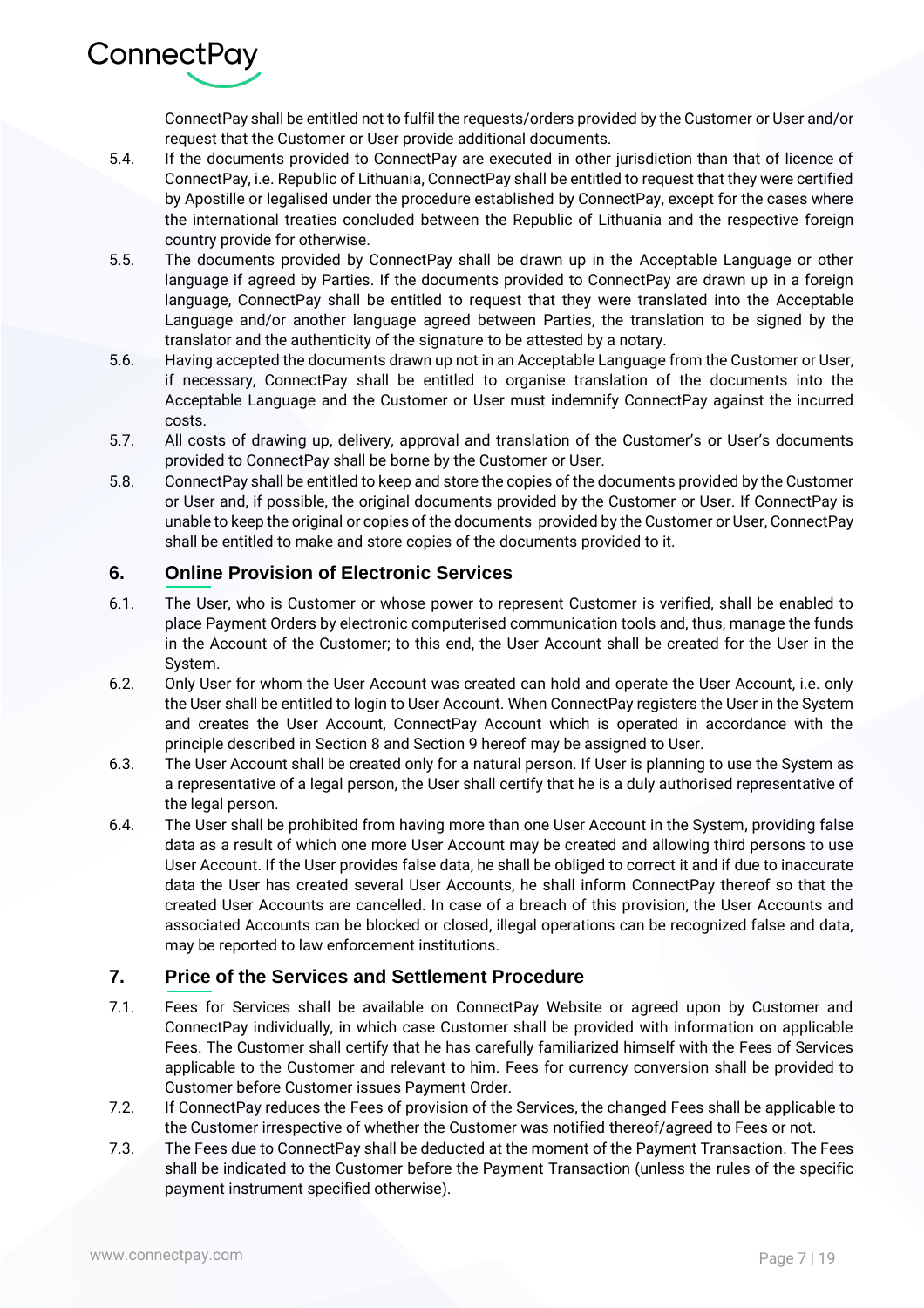

- 7.4. The Customer shall be obliged to ensure that an amount of money sufficient for payment/deduction of the Fees is in the Account, otherwise the Payment Transaction shall may not be executed.
- 7.5. ConnectPay shall have the right to deduct the Fees from the Account of the Customer in which the Payment Transaction is carried out or from other ConnectPay Accounts of the Customer. When making a transfer the Customer shall be entitled to indicate the Account from which the Fees shall be deducted and the currency in which the Fees shall be deducted.
- 7.6. Fees by default shall be deducted from the same Account and in the same currency as the currency of the Payment Transaction. If the amount of money is not sufficient for payment of the monthly Fees or other services, ConnectPay shall have the right to record a debt of the Customer and the debt in this case shall be covered only by transferring funds to the Account. Monthly Fees, by default, shall be deducted in Euro.
- 7.7. On the happening of any event which entitles ConnectPay to be compensated by Customer, ConnectPay shall be entitled to recover any sum due to ConnectPay by retaining part or all of any sum that Customer has lodged with ConnectPay. Customer shall have no similar right of set-off. ConnectPay may set-off the amount Customer owes to ConnectPay by using funds Customer maintains in Account or by deducting amounts Customer owes ConnectPay from money Customer receives into the Account, or money Customer attempts to withdraw or send from Customer's Account, or in a different Account which Customer controls and by deducting funds from any withdrawals Customer attempts to make.
- 7.8. If the amount owed to ConnectPay is in a currency which is different to the money or Electronic Money Customer holds with ConnectPay, ConnectPay shall convert the amount Customer holds with ConnectPay to the currency of the amount Customer owes to ConnectPay. ConnectPay does not need to notify Customer of this conversion occurring.
- 7.9. ConnectPay shall be entitled to suspend any some in Customer's Account that is under dispute until such dispute is cleared.
- 7.10. ConnectPay has the right to involve third parties to partially or fully execute the Payment Order of the Customer, if the Customer's interest and or) the essence of the Payment Order require so. In the event that the essence of the Payment Order of Customer requires sending and executing the Payment further by another financial institution, but this institution suspends the Payment Order, ConnectPay is not responsible for such actions of the financial institution, but makes attempts to find out the reasons for the suspensions pf the Payment Order.

# **8. Opening of ConnectPay Account. Terms and Conditions of Issuance and Redemption of Electronic Money**

- 8.1. Under the Service Agreements, a ConnectPay Account shall be opened for the Customer for an indefinite period of time.
- 8.2. By agreeing to Terms and Conditions Customer or User agrees to terms and conditions of Agreement for IBAN Account or Agreement for Online Banking respectively to the Services applied for. Terms and conditions of Agreement for IBAN Account will come into effect after Account is opened to the Customer. Terms and conditions of Agreement for Online Banking shall come into effect after User Account is opened to User. Agreement for IBAN Account or Agreement for Online Banking shall be available on ConnectPay Webpage. ConnectPay and Customer or User may sign individual agreements in which case terms and conditions of individual agreements shall have take precedence.
- 8.3. When applying for a ConnectPay Account, an initial transfer is required for the application to be reviewed. The application processing fee will be deducted from the initial transfer and the remaining funds will be made available in the Account or returned to the applicant, depending on the outcome of application. The application processing fee is determined by the type of Account Customer has applied for and the personal or business category that has been assigned.
- 8.4. The initial transfer is made after submitting the application and can be completed by methods indicated in Fees.
- 8.5. ConnectPay Account shall enable the Customers to transfer and hold money intended for transfers on his Account, carry out local and international money transfers, receive money to the Account, pay for goods and services and perform other operations directly related to money transfers. The information on expected duration for execution of Payment Transactions using ConnectPay Account shall be provided in Payment Guidelines on the ConnectPay Website.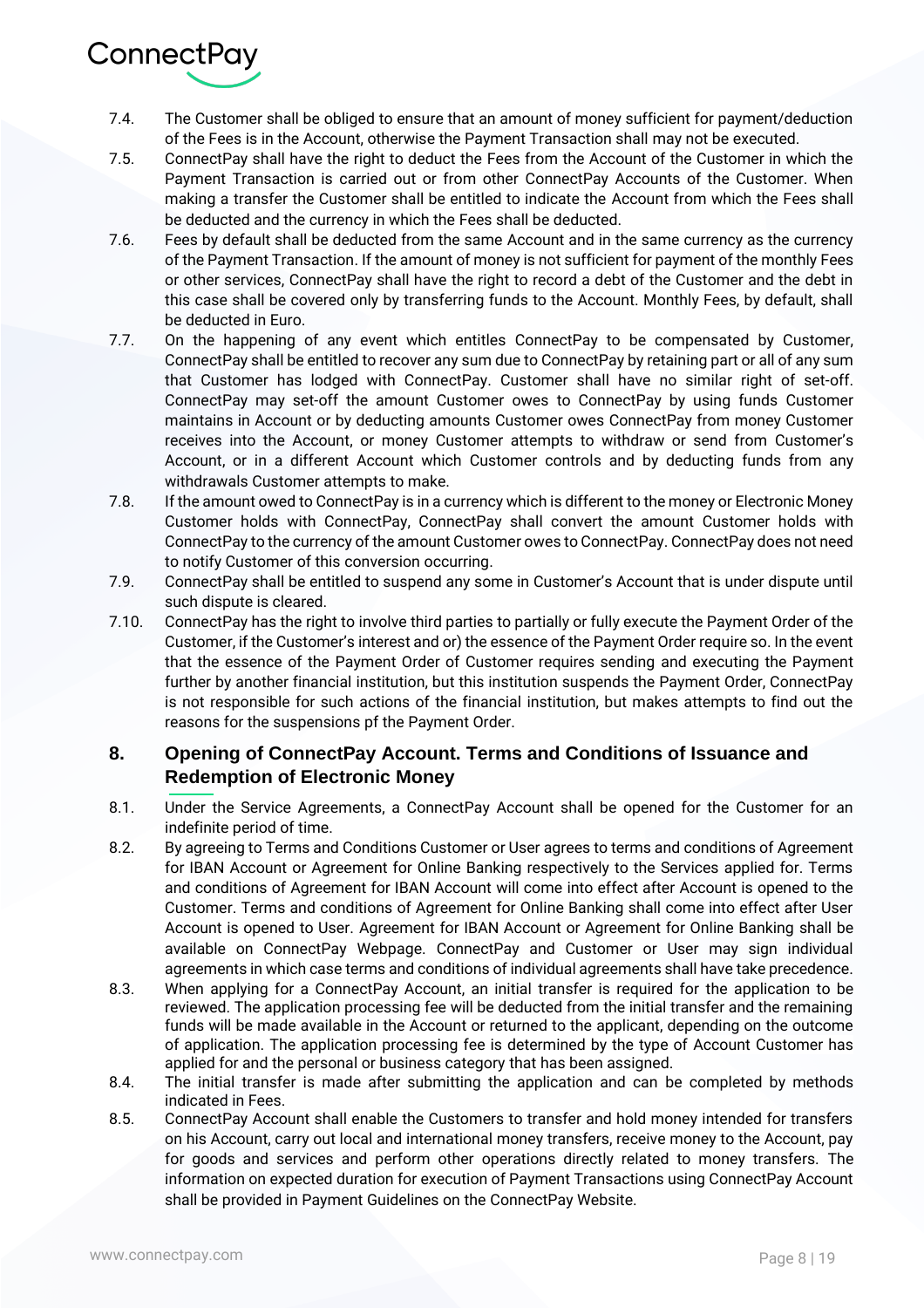

- 8.6. The Customer's money held on ConnectPay Account shall be considered as Electronic Money which ConnectPay issues after the Customer transfers money to his ConnectPay Account. After the Customer transfers money to his ConnectPay Account, having received the money, ConnectPay shall credit it in the Customer's Account, thus, issuing Electronic Money at the nominal value. The aforementioned Electronic Money shall be attributed to the Customer and held on the Customer's ConnectPay Account.
- 8.7. The nominal value of Electronic Money shall correspond to the value of the amount of the money transferred to the ConnectPay Account (less the Fee applicable to the specific payment method).
- 8.8. The Electronic Money held on the ConnectPay Account shall not constitute a deposit and ConnectPay shall not, in any circumstances, pay any interest for the Electronic Money held on the ConnectPay Account and shall not provide any other benefits associated with the period of time for which the Electronic Money is held.
- 8.9. At the Customer's request, the Electronic Money held on the Customer's ConnectPay Account may at any time be redeemed at its nominal value.
- 8.10. The Customer shall express his request for redemption of Electronic Money by generating a Payment Order for transfer of the Electronic Money from his ConnectPay Account to any other payment account specified by the Customer or withdrawal of the Electronic Money from his ConnectPay Account by other methods supported by ConnectPay and indicated in the System.
- 8.11. No specific conditions for redemption of Electronic Money which would differ from the standard conditions for transfers and other Payment Transactions performed on ConnectPay Account shall be applied. The amount of redeemed/transferred Electronic Money shall be chosen by the Customer.
- 8.12. No additional Fee for redemption of Electronic Money shall be charged. In the event of redemption of Electronic Money, the Customer shall pay the usual Fee for the effected money transfer which shall depend on the method of transfer of Electronic Money chosen by the Customer. Standard ConnectPay Fee for credit transfer shall be applicable.
- 8.13. Connect Pay keeps the right to require that Electronic Money would be redeemed to Customer's bank or payment account.
- 8.14. If the Customer or User terminates the Service Agreement and applies with the request for closing his ConnectPay Account or cancellation of his User Account in the System, or if ConnectPay terminates provision of the ConnectPay Account service to the Customer or User and cancels the User's User Account in the System, the money held on the Customer's ConnectPay Account shall be transferred to payment account indicated by the Customer. ConnectPay shall have the right to deduct the amounts due to ConnectPay (Fees for provision of ConnectPay Services due to ConnectPay and costs including, but not limited to fines and indemnification of losses incurred by ConnectPay as a result of a breach of Terms and Conditions or Service Agreements committed by the Customer or User) from such repaid money. In the event of a dispute between ConnectPay and the Customer or User, ConnectPay shall be entitled to retain the money which is the subject of the dispute till the dispute is solved.
- 8.15. If ConnectPay fails to repay the money to the Customer due to reasons beyond control of ConnectPay, the Customer shall be notified thereof. The Customer shall immediately indicate another payment account or provide additional information necessary for repayment of the money (effecting of a payment). If Customer does not transfer money from Account before closure of the Account or does not indicate payment account to ConnectPay for transfer of money before given deadline by ConnectPay, after the Account has been closed ConnectPay shall restrict access to such funds and shall transfer the funds to payment account indicated by Customer or authorised person of the Customer only after such person has been Identified and authorisation of such person verified. ConnectPay shall have the right to deduct from Customer's funds expenses incurred by ConnectPay as a result of safekeeping the funds and any other objective losses.

# **9. Usage of ConnectPay Accounts**

9.1. When a ConnectPay Account is opened for the Customer, the User Account may be assigned to the Account and the level of use of the services (limits of the Payment Transactions) may be set by ConnectPay.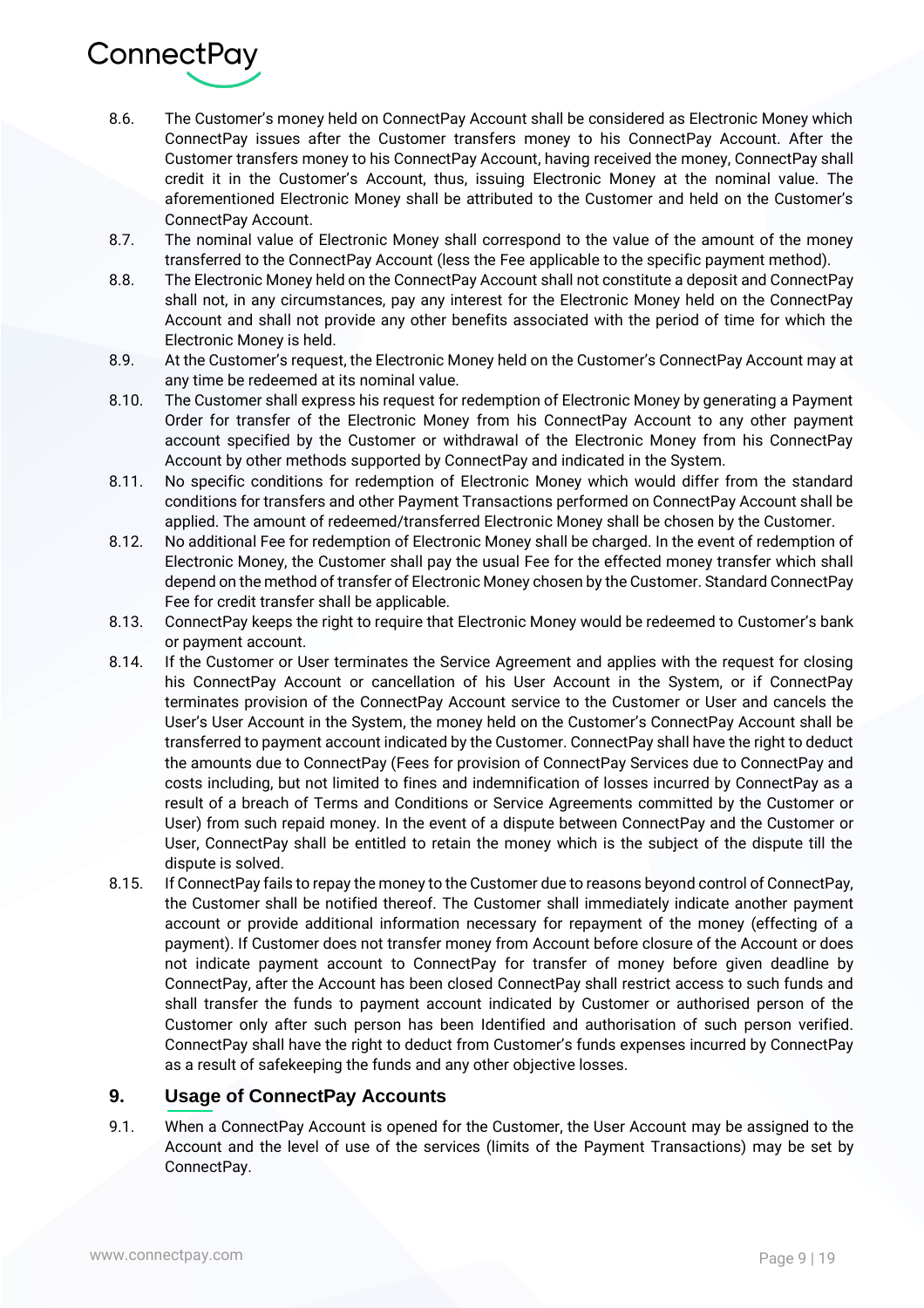

- 9.2. The User shall be entitled to manage the ConnectPay Account by logging in to the User Account that has been assigned to the Account with his login name, Password and confirming by the one-time password received by SMS or other Identity Authentication Measures.
- 9.3. Money on ConnectPay Account may be held in multiple currencies. The Customer who holds money on the Account in several currencies shall assume the risk of depreciation of the money on the Account due to exchange rate developments.
- 9.4. The list of banks and electronic payment systems to which Payment Transactions can be made as well as the Fee and terms applicable shall be made available on the ConnectPay Website or System.
- 9.5. When a transfer other than credit transfer SEPA is performed and the Customer makes credit transfer from ConnectPay Account to other payment accounts, ConnectPay may be indicated as the Payer. Alongside with the credit transfer the Payee shall be given the following information which dependent on technical capacity can be transferred in one or several of the following ways:
	- 9.5.1. Detailed information about the Payer-Customer is given in the field of the primary Payer if such system is supported by the relevant e-banking or payment system;
	- 9.5.2. Detailed information about the Payer-Customer is given in the field of payment purpose;
- 9.6. If the Customer indicates incorrect Unique Identifier of the Payee and the Payment Order with such provided data is executed, ConnectPay shall be deemed to have properly fulfilled its obligations and shall not be liable for non-execution of its obligations. In such case, the ConnectPay shall make reasonable efforts to recover the funds involved in the Payment Transaction. ConnectPay may charge the Customer for assistance in recovering the funds concerned.
- 9.7. The Customer shall be obliged to execute Payment Orders precisely according to the instructions indicated in the System or ConnectPay Website. If the Customer makes an invalid transfer, invalid account crediting or indicates invalid payment transfer data and requests to revise the payment, additional fees may be charged.
- 9.8. If the Customer notices that some money of which Customer is not a rightful recipient was transferred to his ConnectPay Account, he shall be obliged to immediately notify ConnectPay. The Customer shall not be entitled to dispose of the money not belonging to him and transferred to him by mistake. If money is credited in the Customer's ConnectPay Account by mistake or in other cases devoid of legal basis, ConnectPay shall be entitled and, in such cases, the Customer shall give his irrevocable consent to debit such money from his ConnectPay Account without the Customer's instruction. If the amount of money on the Customer's ConnectPay Account is insufficient for debiting the money credited by mistake, the Customer unconditionally commits to repay the money credited in the ConnectPay Account by mistake within 3 (three) Business Days from receipt of the request from ConnectPay.
- 9.9. ConnectPay reserves the right to impose at ConnectPay's sole discretion transaction limits, based on criteria determined by ConnectPay and that does not have to be disclosed. Customer or User will be informed about the applied limits to the Account.
- 9.10. The Customer shall be entitled to decrease transaction limits. The Customer may be entitled to increase the transaction limits of the payment transfers to and from the ConnectPay Account in which case ConnectPay shall provide Customer or User with procedures for doing so.
- 9.11. Increase of transaction limits upon Customer's or User's request is applied at the risk of the Customer. When increase of transaction limits is temporary, after the expiry of the term, the limits of the transactions are changed to the previously existing operating limits.
- 9.12. The Customer shall be entitled to check the outstanding balance and history on his Account by logging in to the User Account where he may find information on all charged Fees and other accounts debited from the Account during the chosen period of time.
- 9.13. The Customer shall ensure that:
	- 9.13.1. The source of incoming money transferred to his ConnectPay Account is legal;
	- 9.13.2. The Customer shall not use the services provided by ConnectPay for any illegal purposes including the Customer's commitment not to perform any actions and operations in order to legalise money received from criminal or illegal activities.
- 9.14. In order to execute a Payment Transaction by computerised electronic means of communication, the Customer shall be obliged to fill in a Payment Order in the System and provide it for execution confirming his Consent to execution of the Payment Order by a one-time password received by SMS or other Identity Authentication Measures;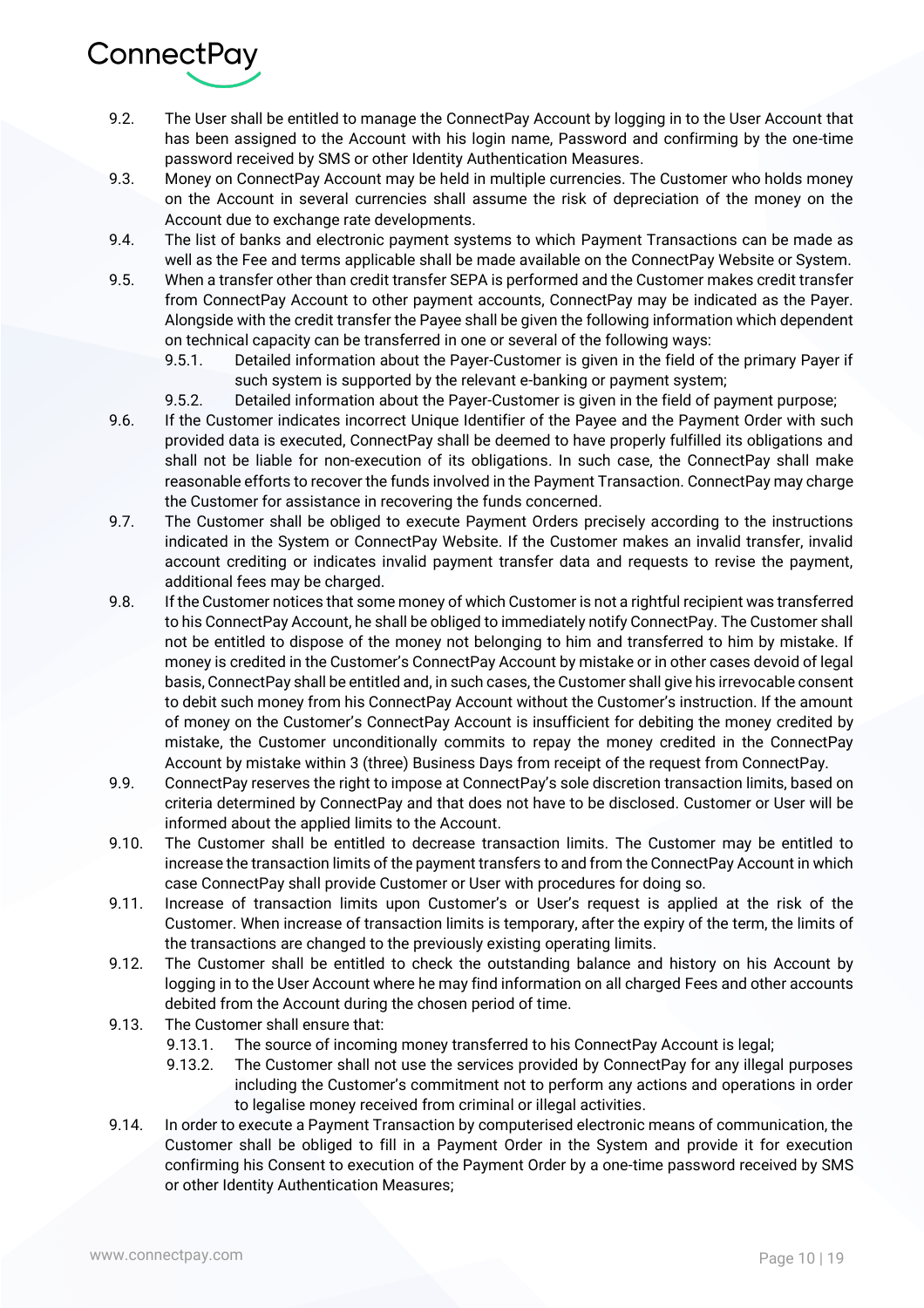

- 9.15. Submission of a Payment Order in the System shall mean the Customer's Consent to carry out the Payment Transaction and cannot be cancelled (cancellation of the payment shall be possible only in exceptional cases; nevertheless, ConnectPay shall not be held liable if cancellation of the Payment Order has failed). ConnectPay shall charge a Fee for cancellation of the payment set in the rates. Information on execution of the payment shall be available in the Customer's Account.
- 9.16. When filling in the Payment Order online, the Customer shall be entitled to enter a future date. If on the indicated date the amount of money on the Customer's ConnectPay Account is sufficient, the Payment Order shall be executed. A transfer to another ConnectPay Account shall be executed at the beginning of the specified day. A transfer to a bank or payment account shall be executed within the time limits specified in the System. The times of transfers shall be indicated on the ConnectPay Website.
- 9.17. If the Payment Order is filled in incorrectly, the payment shall not be executed unless, in exceptional cases, ConnectPay corrects the details of the Payment Order and effects it under the normal procedure on its own initiative after revising the details of the transfer or having sufficient data to make an independent decision on the correctness of the content of the information.
- 9.18. If the amount of money on the Customer's ConnectPay Account is insufficient for executing the payment, the payment shall not be executed; however, the System shall attempt to execute the Payment Order for 5 (five) days following the receipt of the Payment Order, if Customer or User chooses to wait for funds before executing payment. If during the aforementioned period the amount of money on the ConnectPay Account is not sufficient for execution of the Payment Order, the Payment Order shall be cancelled and no longer executed. If the amount of money on the Customer's ConnectPay Account is insufficient in one currency, but there is a sufficient amount of money in another currency, the payment shall not be executed until the Customer converts the other currency into the currency of the payment.
- 9.19. When filling in a Payment Order online the Customer shall be entitled to establish the feature defining the conditions of execution of the Payment Order such as waiting for incoming money into the Account before stating executing the Payment Order.

# **10. Moment of Receipt of the Payment Order, Requirements Applicable to the Payment Order and Refusal to Execute the Payment Order**

- 10.1. When the Customer is Payer, the Payment Order shall be deemed to be received by ConnectPay (the time limit for execution of the Payment Order shall start to run) on the day of receipt thereof reception, or, if the moment of receipt of the Payment Order is not a Business Day of ConnectPay, the Payment Order shall be deemed to be received on the next Business Day of ConnectPay.
- 10.2. The Payment Order which is received by ConnectPay on a Business Day of ConnectPay outside the hour set by ConnectPay shall be deemed to be received on the next Business day of ConnectPay.
- 10.3. ConnectPay shall be entitled to record and store any Payment Orders placed in any of the methods agreed on with ConnectPay and to record and store information on all Payment Transactions performed by the Customer or according to the Payment Orders of the Customer. The records mentioned in this paragraph may be presented by ConnectPay to the Customer and/or third persons as evidence confirming the submitted Payment Orders and/or executed Payment Operations.
- 10.4. The Payment Orders submitted by the Customer shall meet the requirements for submission of such Payment Order and/or content of the Payment Order set forth in the legal acts and established by ConnectPay. ConnectPay shall provide requirements for submission of Payment Orders on ConnectPay Website or the System. The Payment Orders submitted by the Customer shall be clearly, unambiguously worded, executable, contain the will clearly expressed by the Customer. ConnectPay shall not be held liable for errors, inaccuracies, repetitions and/or contradictions in the Payment Orders submitted by the Customer including but not limited to correctness of the details of the Payment Order submitted by the Customer. If the Payment Order submitted by the Customer does not contain sufficient data or contains inaccuracies, ConnectPay shall be entitled to refuse to execute such Payment Order or execute it according to the data given in the Payment Order irrespective of the nature of the inaccuracies in the Payment Order.
- 10.5. ConnectPay shall have the right to refuse to execute a submitted Payment Order if there are reasonable doubts that the Payment Order has been submitted not by the Customer or an authorised representative of the Customer, or the documents provided to ConnectPay are forged. If ConnectPay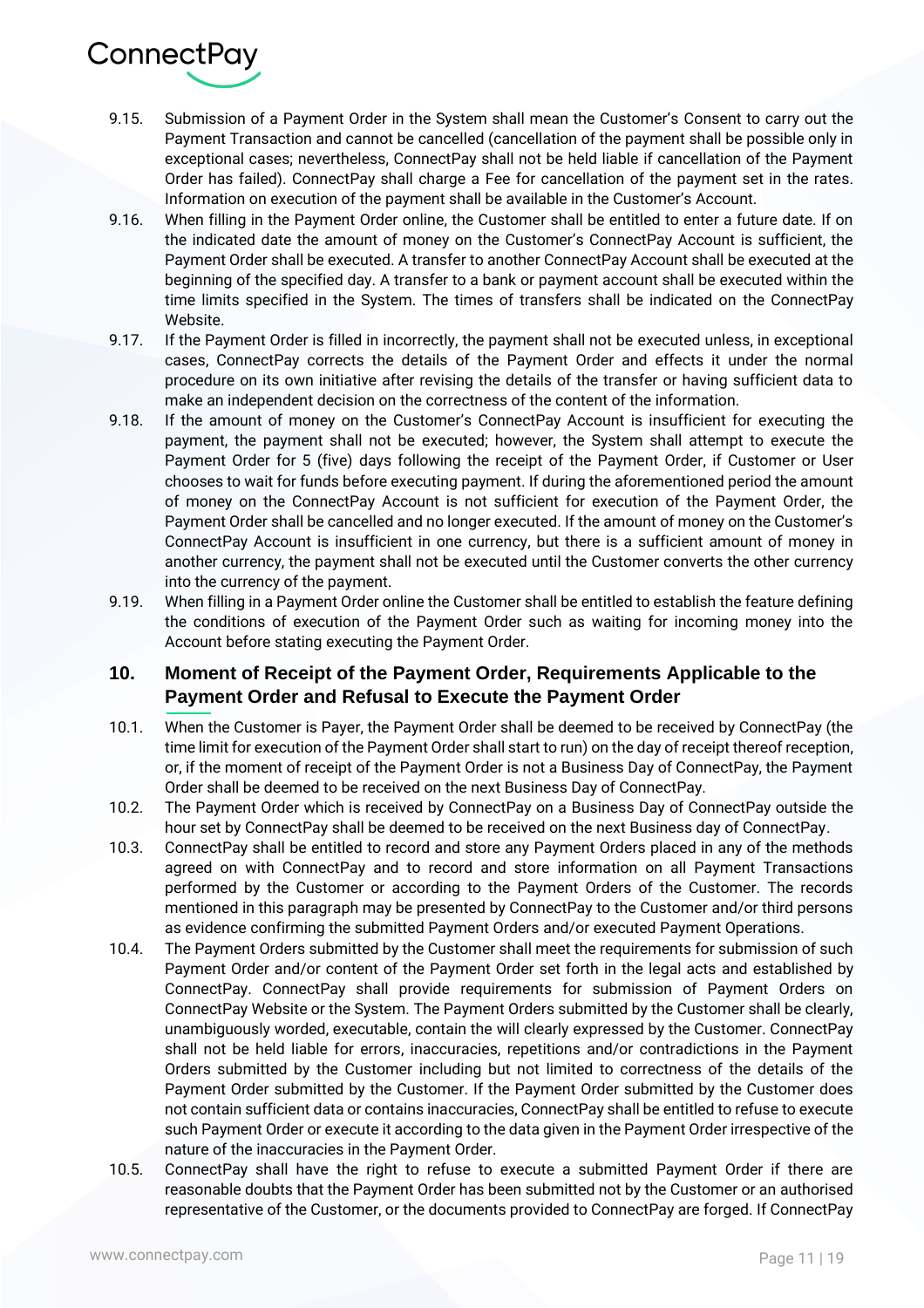

has reasonable doubts that the Payment Order has been submitted not by the Customer or an authorised representative of the Customer or that the documents submitted to ConnectPay are forged or doubts as to the legitimacy or content of the submitted Payment Order, ConnectPay shall have the right to demand that the Customer additionally confirm the submitted Payment Order and/or furnish ConnectPay with the documents evidencing the right of the persons to manage the money held on the Account or other documents indicated by ConnectPay by a method acceptable to ConnectPay at his own expense. In the cases mentioned in this paragraph, ConnectPay shall act with a view to protecting the legitimate interests of the Customer, ConnectPay and/or other persons; thus, ConnectPay does not assume responsibility for the losses which may arise due to refusal to execute the submitted Payment order. ConnectPay may charge Customer for Payment Order that has been rejected by ConnectPay due to objective reasons.

- 10.6. The Customer shall ensure a sufficient amount of money on his respective Account required for execution of the Payment Order of the Customer.
- 10.7. Before executing the Payment Order submitted by the Customer, ConnectPay shall have the right to request the Customer to provide documents evidencing the legal source of money related to execution of the Payment Order, legal background of Payment Transaction, Identification or other documents related to Customer's business activities. If the Customer fails to provide such acceptable documents, ConnectPay shall be entitled to refuse to execute the Payment Order of the Customer.
- 10.8. ConnectPay shall have the right to fully or partially transfer execution of the Payment Order submitted by the Customer to third parties if it is required by the interest of the Customer and/or the substance of execution of the Payment Order. ConnectPay shall be entitled to suspend and/or cancel execution of the Payment Order submitted by the Customer if this is required by applicable legal acts or due to other reasons beyond the control of ConnectPay.
- 10.9. If ConnectPay refuses to execute the Payment Order submitted by the Customer, it shall inform the Customer thereof and create necessary conditions for familiarisation of such notification, except for the cases where such notification is technically impossible or this is forbidden by legal acts.
- 10.10. ConnectPay shall not accept and execute the Customer's Payment Orders for performance of transactions on the Customer's Account if money held in the Account is seized, restricted, the right of the Customer or User to dispose of the money is otherwise limited, as well as where the transactions performed by ConnectPay are suspended in cases described by applicable legal acts.
- 10.11. If the money is repaid under the Payment Order due to reasons beyond control of ConnectPay (inaccurate data of the Payment Order, the account of the Payee is closed etc.), the repaid amount shall be credited in the Customer's Account. The Fees paid by the Payer for execution of the Payment Order shall not be repaid and other fees and costs related to repayment of money can be debited from the Customer's Account.
- 10.12. The Payment Transaction shall be deemed to be authorised only after the Payer gives Consent. The Consent given to the agent of ConnectPay shall be deemed to be given to ConnectPay.
- 10.13. The Customer (Payer) can give his Consent in the form and method established by ConnectPay or agreed between ConnectPay and the Customer.
- 10.14. The Consent may also be endorsed by a Password or by other Identity Authentication Measures provided that such endorsement has been agreed between ConnectPay and the Customer by a separate agreement. The Consent endorsed by all methods provided shall be accepted as means of evidence in adjudication of disputes between ConnectPay and the Customer before courts and other institutions and the Customer shall not be entitled to challenge the Payment Transaction performed by ConnectPay if the Payment Order was submitted in the way provided for in this paragraph.
- 10.15. The Consent of the Customer (Payer) shall be submitted till execution of the Payment Transaction.
- 10.16. The procedure for cancellation of the Payment Transaction shall be as follows:
	- 10.16.1. ConnectPay is not obliged to cancel The Payment Order after it is received by ConnectPay, except for the Payment Orders for execution of which Customer entered future date, which may be cancelled not later than till the end of the Business Day preceding the agreed date.
	- 10.16.2. Upon expiry of the time limit provided for in paragraph 10.16 hereof, the Payment Order may be cancelled only where this is agreed by the Customer (Payer) and ConnectPay.
- 10.17. Payment Transaction shall be performed by ConnectPay according to the Unique Identifier and other information provided in the received Payment Order. ConnectPay shall not be held liable for Customer's a failure to provide the Unique Identifier and other information in the Payment Order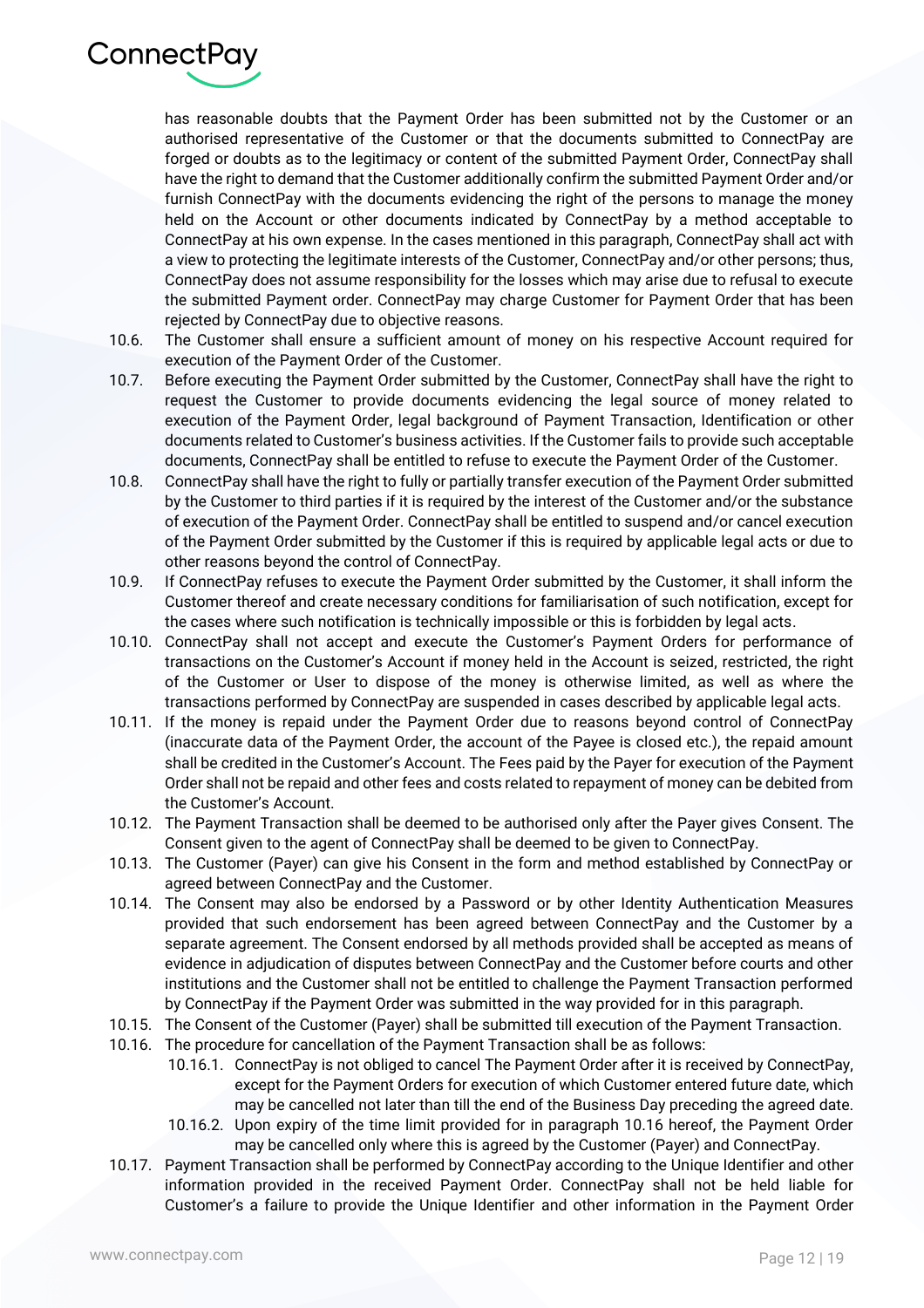

and/or incorrectness thereof, and/or if the payment service provider of the Payee has set a different Unique Identifier for proper execution of such Payment Transaction. Information on Unique identifier, information required for execution of Payment Transaction and other instructions how to execute Payment Transactions shall be indicated in Payment Guidelines.

- 10.18. ConnectPay shall be entitled but shall not be obliged to check whether the Unique Identifier given in the Payment Order received by ConnectPay corresponds to the name and surname (title) of the Account holder. If ConnectPay carries out the aforementioned verification and establishes an obvious discrepancy between the Unique Identifier provided to ConnectPay and the name and surname (title) of the Account holder, ConnectPay shall have the right to refuse to execute such Payment Transaction.
- 10.19. Statement of Account shall be available to Customer in the System.

#### **11. Prohibited Activities**

- 11.1. When using the Services of ConnectPay, the Customer or User shall not be permitted to:
	- 11.1.1. breach Terms and Conditions, Service Agreements, other contracts concerning provision of the specific services provided by ConnectPay, laws and other legal acts including, but not limited to the legal acts related to money laundering and terrorist financing prevention;
	- 11.1.2. To infringe the rights of ConnectPay and third parties to the trademarks, copyrights, trade secrets and other intellectual property rights of third parties;
	- 11.1.3. To provide false, misleading or incorrect information and otherwise circumvent procedures of ConnectPay by providing such information to ConnectPay;
	- 11.1.4. Not to provide information requested by ConnectPay;
	- 11.1.5. To provide false, misleading or incorrect information about ConnectPay and cooperation with ConnectPay to third parties;
	- 11.1.6. To transfer and/or receive money acquired in an illegal manner if the Customer or User is aware or should be aware of this;
	- 11.1.7. To refuse to cooperate with ConnectPay in investigation of violations;
	- 11.1.8. To refuse to carry out Identification when requested by ConnectPay;
	- 11.1.9. To use the Account and other services of ConnectPay by causing losses, responsibility or other adverse legal consequences to ConnectPay or other third parties;
	- 11.1.10. To use ConnectPay services from the country which is not acceptable to ConnectPay;
	- 11.1.11. To spread computer viruses and assume other measures which could cause system malfunctions, damage or destroy information and cause other damage to systems, equipment or information;
	- 11.1.12. To undertake any other deliberate actions which could disturb provision of ConnectPay Services to the Customer, User or third parties or disturb proper functioning of the System;
	- 11.1.13. To organise illegal gambling, illegal trafficking of tobacco products, alcohol, prescription medicines, steroids, guns, narcotic substances and the attributes related to narcotic substances, pornographic production, unlicensed lottery, illegal software and other items or products prohibited by the law;
	- 11.1.14. To provide financial services without a prior consent of ConnectPay;
	- 11.1.15. To provide services, provision of which is subject to licencing, other regulatory registration without prior approval of ConnectPay;
	- 11.1.16. To use ConnectPay services to conduct activities related to business activities indicated as unacceptable by ConnectPay;
	- 11.1.17. To provide services which are prohibited by the law or in conflict with public order and good morals;
	- 11.1.18. To log in to the System as an anonymous user (e.g. via public proxy servers);
	- 11.1.19. To disclose Passwords, Identity Authentication Measures and other personalised safety features to third persons and allow other persons to use the Services in the name of the Customer or User;
	- 11.1.20. To allow unauthorised third parties use Account and User Account.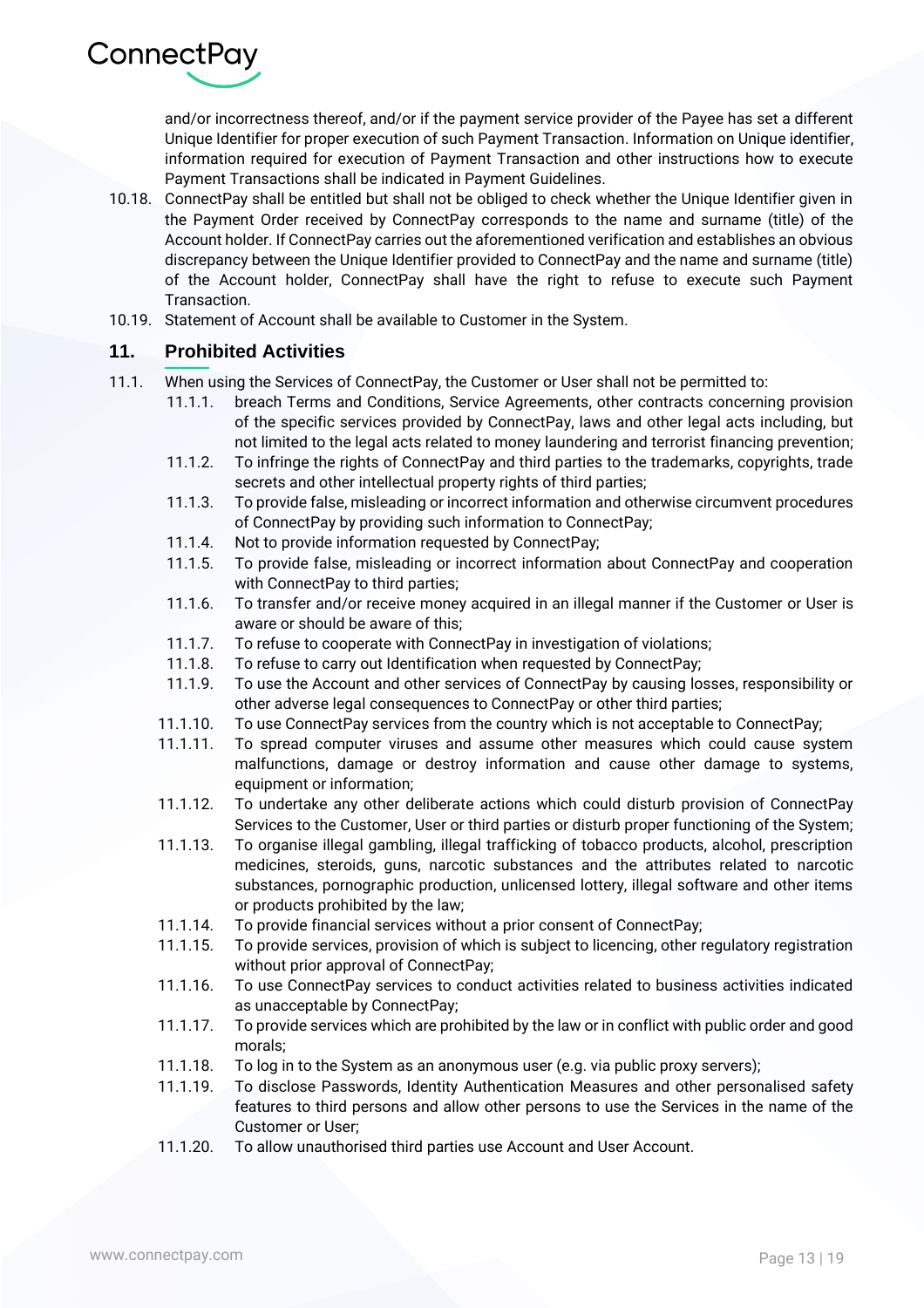ConnectPay

# **12. Sending of Notices of the Parties, Communication and Consulting of Customers or Users**

- 12.1. The Customer or User shall certify that he agrees that ConnectPay gave notices to the Customer or User by publishing them on the Website, the System, sending them by the e-mail address indicated by the Customer or User in the application, sending it by mail to the address indicated by the Customer or User in the application or sending an SMS message to the mobile phone of Customer or User.
- 12.2. The Customer or User shall certify that notice given by Customer or User to ConnectPay shall be considered given properly if notice is given using User Account messaging function or Client Care email indicated in ConnectPay Webpage, or, if at the time it is not objectively possible, by calling Client Care support number during business hours indicated in ConnectPay Website and sending notice to e-mail indicated in the Website.
- 12.3. For urgent matters, such as notification about suspected or executed unauthorised or fraudulent operations, unlawful use of Services or security threats, Customer or User shall always give notice using Client Care support numbers indicated in ConnectPay Website and additionally as soon as possible by other measures indicated in this provision. In case ConnectPay learns about such matters, ConnectPay shall notify Customer or User using verified Identity Authentication Measures.
- 12.4. All notices of the Parties shall be sent in the Acceptable Language, unless otherwise agreed upon between Customer or User and ConnectPay.
- 12.5. The Customer or User must provide ConnectPay with and, in case of amendments, immediately inform ConnectPay about changed contact details (telephone numbers, e-mail addresses and address of the Customer or User) which could be used by ConnectPay to contact the Customer or User. If the Customer or User fails to inform ConnectPay in the manner prescribed, all consequences arising out of a failure to give notices of ConnectPay to the Customer or User shall fall within the Customer or User.
- 12.6. In order to protect the Customer's money against possible illegal activities of third persons, the Customer or User shall also immediately notify ConnectPay of a theft or other loss of his personal identity document.
- 12.7. ConnectPay shall promptly notify the Customer of any known or potential technical failures of the System and the systems or equipment of third parties contracted by ConnectPay for provision of services which have an impact on provision of ConnectPay Services.
- 12.8. ConnectPay shall be free to change the solution for technical integration of services at any time. A notice of any such changes which require corrections in the software of the Customer or User shall be given at least 30 (thirty) days in advance. If any changes on the Customer's side are necessary, they shall be made at the Customer's or User's expense.
- 12.9. The Parties shall immediately notify each other of any circumstances relevant to the execution of the Terms and Conditions, the Service Agreements. The Customer shall provide the documents substantiating such circumstances (e.g. the representative of the Customer, bankruptcy of the Customer, initiation and opening of restructuring proceedings, liquidation, reorganisation or restructuring of the Customer etc.) irrespective of whether such information is already transferred to public registers or not.
- 12.10. ConnectPay shall have the right to request that the documents concluded abroad were translated, legalised or apostilled, except for the cases where legal acts provide for otherwise.
- 12.11. All costs of conclusion, submission, approval and translation of documents provided to ConnectPay shall fall with the Customer or User.
- 12.12. If the Customer provides ConnectPay with documents which do not meet the requirements set forth in the legal acts and/or established by ConnectPay or ConnectPay has reasonable doubts as to authenticity or correctness of the provided documents, ConnectPay shall have the right to refuse to execute Payment Orders submitted by the Customer or User, suspend provision of other Services and/or request the Customer or User to provide additional documents.
- 12.13. The Customer shall be entitled to familiarise himself with the valid version of the Terms and Conditions ConnectPay Website.

#### **13. Amendments to the Terms and Conditions**

13.1. ConnectPay shall be entitled to unilaterally amend and/or supplement the Terms and Conditions by providing Customer or User with 60 days' notice. These changes will be deemed to have been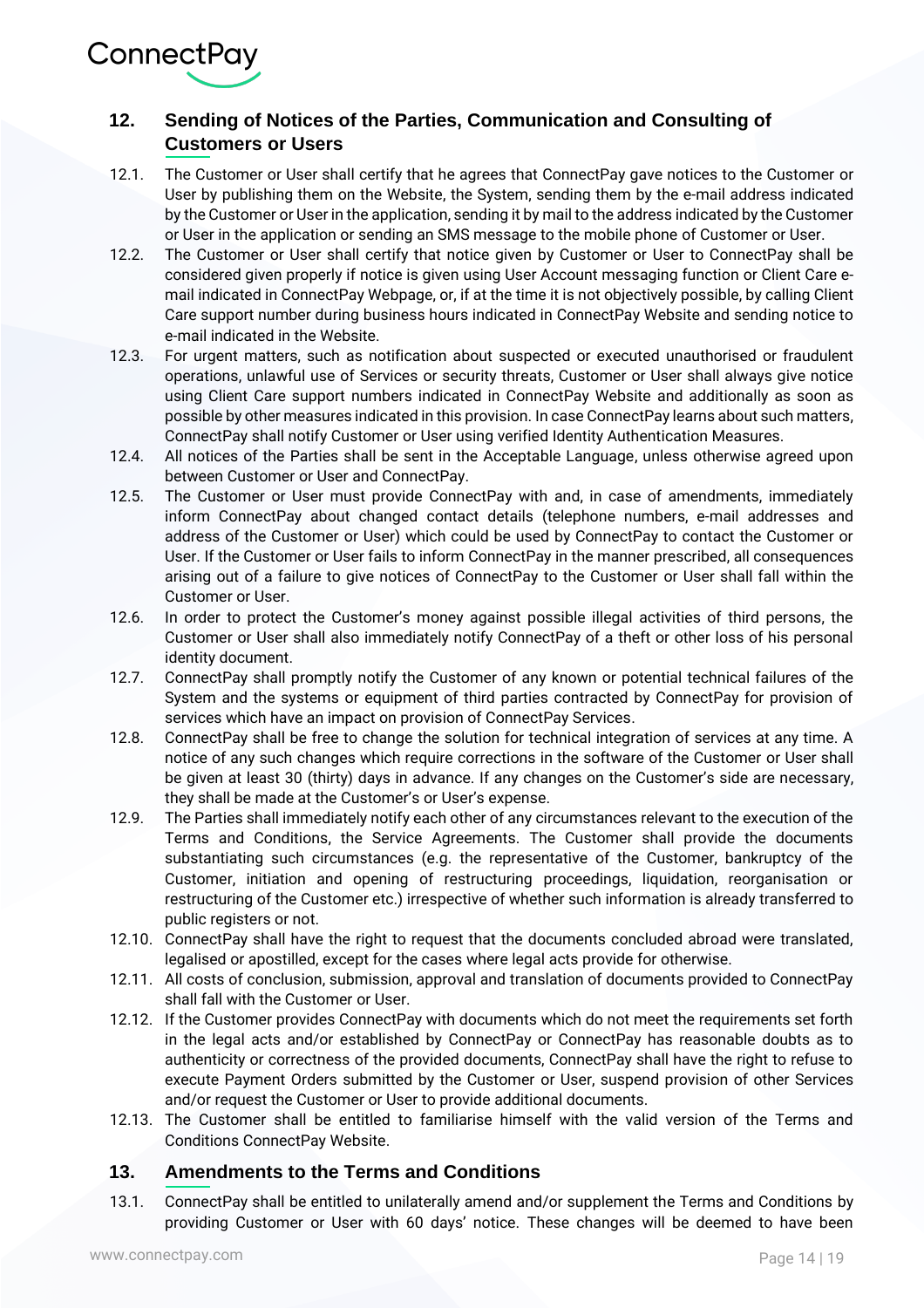

accepted by Customer or User where Customer or User does not, before the proposed date of the entry into force of the changes, notify ConnectPay to the contrary.

- 13.2. Customer or User may accept or reject proposed changes to Terms and Conditions before changes come into effect. When Customer or User agrees with changes, changes shall be effective immediately.
- 13.3. When Customer or User notifies ConnectPay of disagreement with purposed changes, it will be deemed to be a notice that Customer or User wishes to terminate Terms and Conditions on the date upon which the changes are to take effect unless other date in compliance with Terms and Conditions is given by Customer or User. In such case no Fees for terminating Terms and Conditions shall be applied to Customer or User.
- 13.4. Where amendment to the Terms and Conditions is required by law, relates to the addition of a new service, extra functionality to the existing Service, a reduction in the Fees of the Services or relates to style or grammar corrections, and other changes which do not reduce or limit the rights of the Customer or User and do not increase liability of the Customer or User and do not aggravate his/her situation the amendment may be made without prior notice to Customer or User and shall be effective immediately.
- 13.5. The Customer or User shall not be entitled to unilaterally amend the Terms and Conditions and/or the Service Agreements.
- 13.6. If the Customer decides to terminate Terms and Conditions, ConnectPay shall provide Customer with Statement of Account for the last 36 months, unless Customer chooses not to receive such information.
- 13.7. The Service Agreements may be amended in accordance with the procedure established in the respective Service Agreements.
- 13.8. The Parties shall be entitled to agree on additional conditions not provided for in the Terms and Conditions or the Service Agreements or on the terms and conditions other than provided for in the Terms and Conditions and/or the Service Agreements by executing a separate written agreement.

# **14. Suspension of the Services, Termination of the Terms and Conditions and Closing the Account**

- 14.1. ConnectPay, at its sole discretion, shall be entitled to unilaterally apply one or several of the following measures:
	- 14.1.1. suspend execution of Payment Transactions and Payment Services;
	- 14.1.2. fully or partially suspend provision of the Services to the Customer or User;
	- 14.1.3. restrict the User's access to the User Account;
	- 14.1.4. discontinue any aspect of Services;
	- 14.1.5. refuse to provide Services.
- 14.2. The measures referred to in provision 14.1 of the Terms and Conditions may be applied in respect of the Customer and User in the following cases:
	- 14.2.1. if the Customer or User breaches or a real risk that the Customer or User may breach the Terms and Conditions, Service Agreements or agreements between Parties arises;
	- 14.2.2. if due to objectively justified reasons related to safety of money on the Account, unauthorised or fraudulent use of money on the Account is suspected;
	- 14.2.3. if ConnectPay receives reliable information on death/liquidation of the Customer or User;
	- 14.2.4. in the cases stated in the law of the Republic of Lithuania;
	- 14.2.5. in other cases provided in the Terms and Conditions or the Service Agreements and other agreements between Customer or User and ConnectPay.
- 14.3. ConnectPay shall promptly notify the Customer or User of the measures set out in provision 14.1. and of the possibility to recover the money belonging to the Customer, except for cases where provision of such information would prejudice the safety measures or is forbidden by the legal acts.
- 14.4. In case ConnectPay has reasonable suspicions that the Customer or User is engaged in money laundering, financing of terrorism, fraud or other criminal activity, such activities may be carried through the Customer's Account or User's User Account, or any part of the funds in the Account are or may be related to such activities, ConnectPay shall have the right to fully or partially suspend provision of the services without providing the Customer or User with any explanation or notification in accordance with legal acts.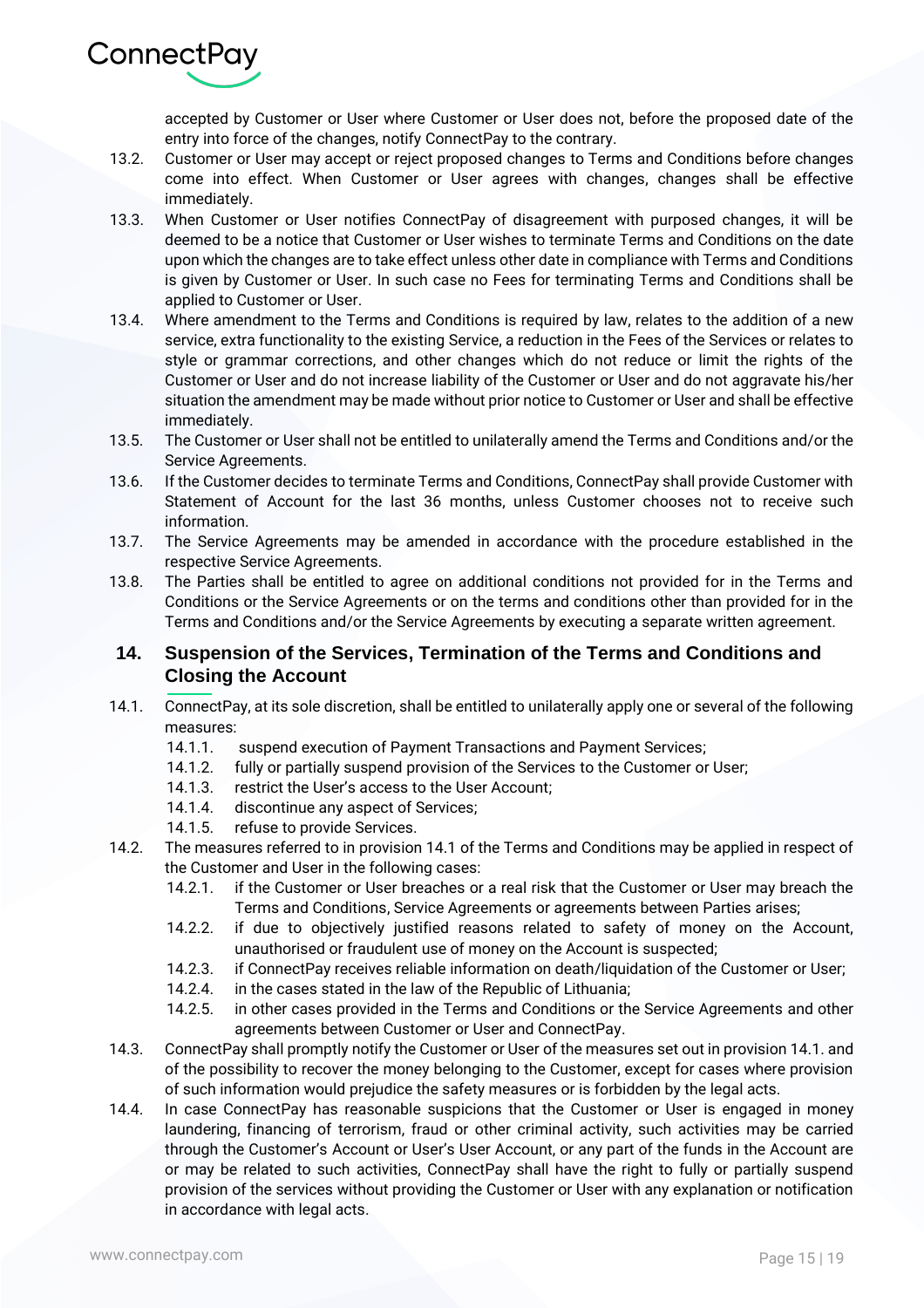

- 14.5. If ConnectPay reasonably suspects that someone has intruded in an unauthorised manner into a computer or a network of the Customer or User or other security threats and it may affect operation of the Account or the User Account of the Customer or User, ConnectPay shall have the right to partially or fully suspend provision of the services to the Customer without a prior notice to the Customer or User. In this case ConnectPay shall promptly notify the Customer or User and provide information on the actions which must be carried out by the Customer or User to resume provision of the services to the Customer or User.
- 14.6. The Account or User Account shall be restricted on the initiative of the Customer or User if the Customer or User submits the respective request to ConnectPay by giving notice to ConnectPay that the money on the Account may be unlawfully used. ConnectPay shall be entitled to request that the oral request of the Customer or User to restrict the Account or User Account is later confirmed in writing or in another way acceptable to ConnectPay. If the Account or User Account has been restricted on the initiative of the Customer or User, ConnectPay shall have the right to cancel restrictions only after receipt of the Customer's or User's notice to this end, unless the Terms and Conditions state otherwise.
- 14.7. ConnectPay shall not be liable for the Customer's or User's losses incurred as a result of applied measures.
- 14.8. The Customer or User shall be entitled to unilaterally terminate Terms and Conditions by giving a 14 (fourteen) calendar days written notice to ConnectPay.
- 14.9. ConnectPay shall be entitled to unilaterally terminate these Terms and Conditions, the Service Agreements and refuse to provide the Services without specifying the reason by giving a 14 (fourteen) calendar days' written notice to the Customer.
- 14.10. Terms and Conditions and the Service Agreements may be terminated without delay by ConnectPay if no transactions have been performed in the Customer's Account for the period longer than one year.
- 14.11. In case of termination of the Terms and Conditions, ConnectPay shall deduct the amounts payable by the Customer or User to ConnectPay from the money belonging to the Customer for the Services, the fines, penalties payable to the State or third parties, losses and other amounts incurred by ConnectPay or paid by ConnectPay through the fault of the Customer or User. In cases where the amount of money in the Account of the Customer is insufficient for covering the payable amounts referred to in this paragraph herein above, the Customer or User shall undertake to transfer the aforementioned amounts to the account indicated by ConnectPay not later than within 3 Business Days.
- 14.12. Termination of the Terms and Conditions, the Service Agreements and other agreements between ConnectPay and Customer or User shall not release the Customer or User from proper performance of all obligations to ConnectPay which have arisen till the date of such termination.
- 14.13. If ConnectPay terminates the Terms and Conditions, the Service Agreements and other agreements between ConnectPay and Customer or User, the Customer shall be obliged to choose the way of redemption of his Electronic Money.

# **15. Confidentiality and Data Protection**

- 15.1. The Parties undertake to protect each other's technical and commercial information, except for publicly available information which has become known to them in the course of execution of the Terms and Conditions, the Service Agreements and other agreements between Parties and to not transfer it to third parties without a written consent of the other Party or authorised representatives thereof.
- 15.2. The Parties shall agree that all the Personal Data is being processed according to the Privacy Policy which the Customer or User has familiarised with and undertaken to comply with.

# **16. Liability of the Parties**

16.1. Each Party shall be liable for all fines, penalties, losses incurred by the other Party due to a breach of the Terms and Conditions, the Service Agreements and other agreements by the Party at fault unless otherwise stated in the law. The Party at fault shall undertake to indemnify the aggrieved Party against the direct losses incurred as a result of such liability.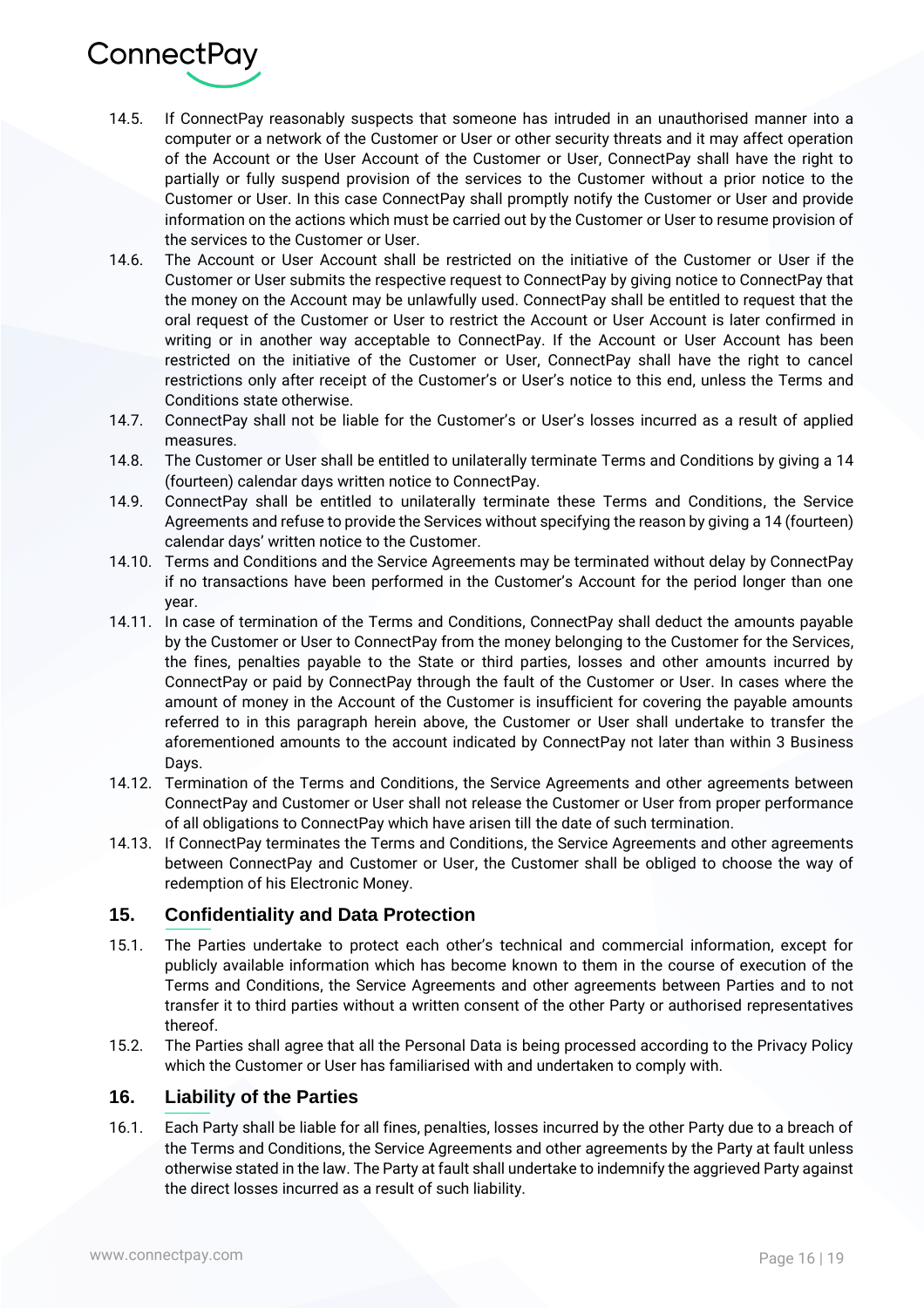

- 16.2. ConnectPay shall be liable for correct and timely execution of Payment Transactions and other Services.
- 16.3. The liability of ConnectPay hereunder shall be limited in accordance with the following provisions:
	- 16.3.1. ConnectPay shall be held liable only for direct losses incurred as a result of a direct or material breach of the Terms and Conditions, the Service Agreements and other agreements between Parties. ConnectPay shall be not be liable for consequential or indirect loss, such as loss of profits, opportunity or reputation.
	- 16.3.2. The amount of compensation for the losses caused by ConnectPay for the breach of the Terms and Conditions, the Service Agreements and other agreements between Parties cannot exceed the average of the Commission for the last 3 (three) months paid by the Customer to ConnectPay for the provided Services. The aforementioned restriction shall be applicable for all breaches committed during the month. If the average of 3 (three) months cannot be calculated, the compensation cannot exceed EUR 2,000 (two thousand Euros);
- 16.4. The limitations of liability of ConnectPay shall not be applicable if such limitations are prohibited by the applicable law.
- 16.5. ConnectPay shall not guarantee uninterrupted operation of the System because operation of the System may be influenced (hindered) by many factors which are beyond control of ConnectPay. ConnectPay shall make every effort to secure as fluent operation of the System as possible; however, ConnectPay shall not be liable for the consequences arising out of failures of operation of the System if such failures occur not through the fault of ConnectPay.
- 16.6. The System can be inactive due to reasons under control of ConnectPay and ConnectPay shall not provide any compensation if the System has been accessible for more than 99% (ninety nine percent) of all time, calculating the average of at least 6 (six) months.
- 16.7. The cases where ConnectPay limits access to the System temporarily due to the System repair, development works and other similar cases, and if ConnectPay informs the Customer or User of such cases at least 2 (two) calendar days in advance, shall not be considered as malfunctions of the System.
- 16.8. ConnectPay shall not be liable for:
	- 16.8.1. withdrawal and transfer of money from the ConnectPay Account and for other Payment Transactions with money held on the Customer's ConnectPay Account if the Customer or User has disclosed or not protected his Passwords and Identity Authentication Measures and, thus, they have become known to other persons;
	- 16.8.2. delay or failure to perform our obligations under Terms and Conditions by reason of any cause beyond reasonable control or ConnectPay including but not limited to any action or inaction by Customer, User or any third party, any force majeure event, bank delay, postal delay, failure or delay of any fax or electronic transmission, any accident, emergency, act of god or any abnormal or unforeseeable circumstances;
	- 16.8.3. consequences which arise after ConnectPay legally terminates the Terms and Conditions, the Service Agreements and other agreements between Parties, cancels, restricts or suspends the Account or User Account, also after limitation/termination of provision of part of the Services. In such cases Customer or User remain liable under Terms and Conditions in respect of all charges and other amounts incurred through the use of Account at any time.
	- 16.8.4. for goods and services purchased using ConnectPay Account and for the other party which receives payments from the ConnectPay Account not executing the agreement or another arrangement;
	- 16.8.5. default of own contractual obligations and losses if the default or damage has arisen as a result of fulfilling of the duties set forth in the law.
- 16.9. The Customer or User shall be fully liable for correctness of the data and orders provided to ConnectPay.
- 16.10. If the Customer, who is a Consumer, denies authorizing the Payment Transaction which has been authorised or state that the Payment Transaction has been executed improperly, ConnectPay is obliged to prove that authenticity of the Payment Transaction has been confirmed, it has been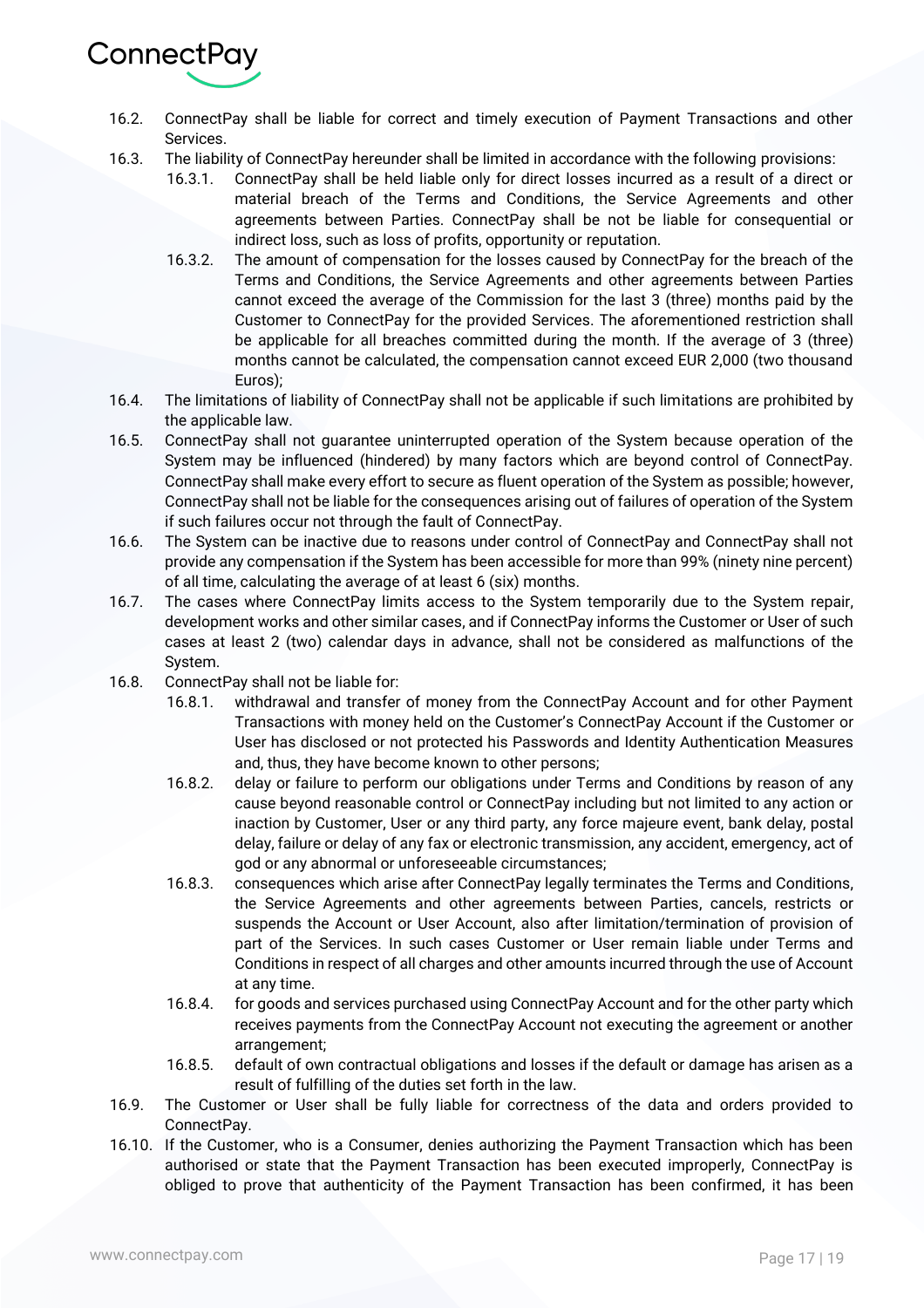

registered properly and recorded into accounts, and it has not been affected by any technical or any other glitches.

- 16.11. If the Customer is a Consumer he/she shall bear all the losses that have arisen due to unauthorised Payment Transactions for the amount of up to EUR 50 (fifty Euro) if the losses have been incurred as a result of usage of a lost, stolen or otherwise unlawfully acquired Account or User Account.
- 16.12. If the Customer is not a Consumer, the Customer bears all the losses incurred due to the reasons provided for in clause 16.11.
- 16.13. The Customer shall bear all losses incurred as a result of unauthorised Payment Transactions if the Customer has incurred them not acting in good faith, acting fraudulently, through his gross negligence or as a result of intentional non-fulfilment of one or several of the following duties of the Customer:
	- 16.13.1.when using the Services, to comply with the rules regulating issuance and usage of the Services provided in Terms and Conditions, the Service Agreements and agreements between Parties;
	- 16.13.2. if the Customer or User finds out about loss, theft, illegal acquisition or unauthorised usage of the Services, and about the facts and suspicions that Identity Authentication Measures or Passwords of have become known to or may be used by third persons, he shall immediately notify ConnectPay;
	- 16.13.3. after receiving access to Services, to assume measures to protect Identity Authentication Measures or Passwords.
- 16.14. ConnectPay shall not be held liable for the consequences arising due to a failure to notify.
- 16.15. The Customer or User shall be obliged to give notice to ConnectPay about unauthorised Payment Transaction immediately as soon as Customer or User learns of such Payment Transactions. ConnectPay shall bear the losses of the Customer incurred due to the lost, stolen or illegally acquired Payment Transaction, except for cases of dishonesty of the Customer. Provisions of this clause are applied only to the Customer who is a Consumer.
- 16.16. In case ConnectPay does not ensure the possibility to immediately notify about a lost, stolen or illegally misappropriated Payment Transaction, also in the cases, where ConnectPay does not require safer authentication, ConnectPay shall bear the losses incurred due to unauthorised Payment Transaction, except for cases of dishonesty of the Customer. Provisions of this clause are applied only to the Customer who is Consumer.
- 16.17. The present provisions of the Terms and Conditions, which are intended for Consumers, are not applied to Customers who are not Consumers and act under the Terms and Conditions, the Service Agreements and other agreements between Parties, pursuing aims related to their business, commercial or professional activity.
- 16.18. The Customer or User shall check information about Payment Transactions performed on the Account at least once a month and notify ConnectPay about unauthorized or improperly executed Payment Transactions, also about any other errors, inconsistencies or inaccuracies in the Statement of the Account. The notification shall be submitted not later that 60 (sixty) calendar days after the day when ConnectPay, according to the Customer or User, has performed the unauthorized Payment Transaction or has performed the Payment Transaction improperly. If the Customer is a Consumer, s/he shall notify ConnectPay about an unauthorized Payment Transaction in writing not later than 13 (thirteen) months after the day of debiting money from the Account. If the Customer does not submit specified notifications within the time period indicated, it is considered that the Customer has unconditionally agreed to the Payment Transactions, that had been executed on the Account. The Customer shall submit to ConnectPay any information about illegal logins to the Account or other illegal actions related to the Account, and undertake all reasonable measures indicated by ConnectPay in order help in investigating the illegal actions.
- 16.19. Each Party shall notify other Party of force majeure circumstances which prevent execution of the Terms and Conditions, the Service Agreements and other agreements between Parties in writing within 10 (ten) calendar days from the day of emergence of such circumstances or when such circumstances become known.